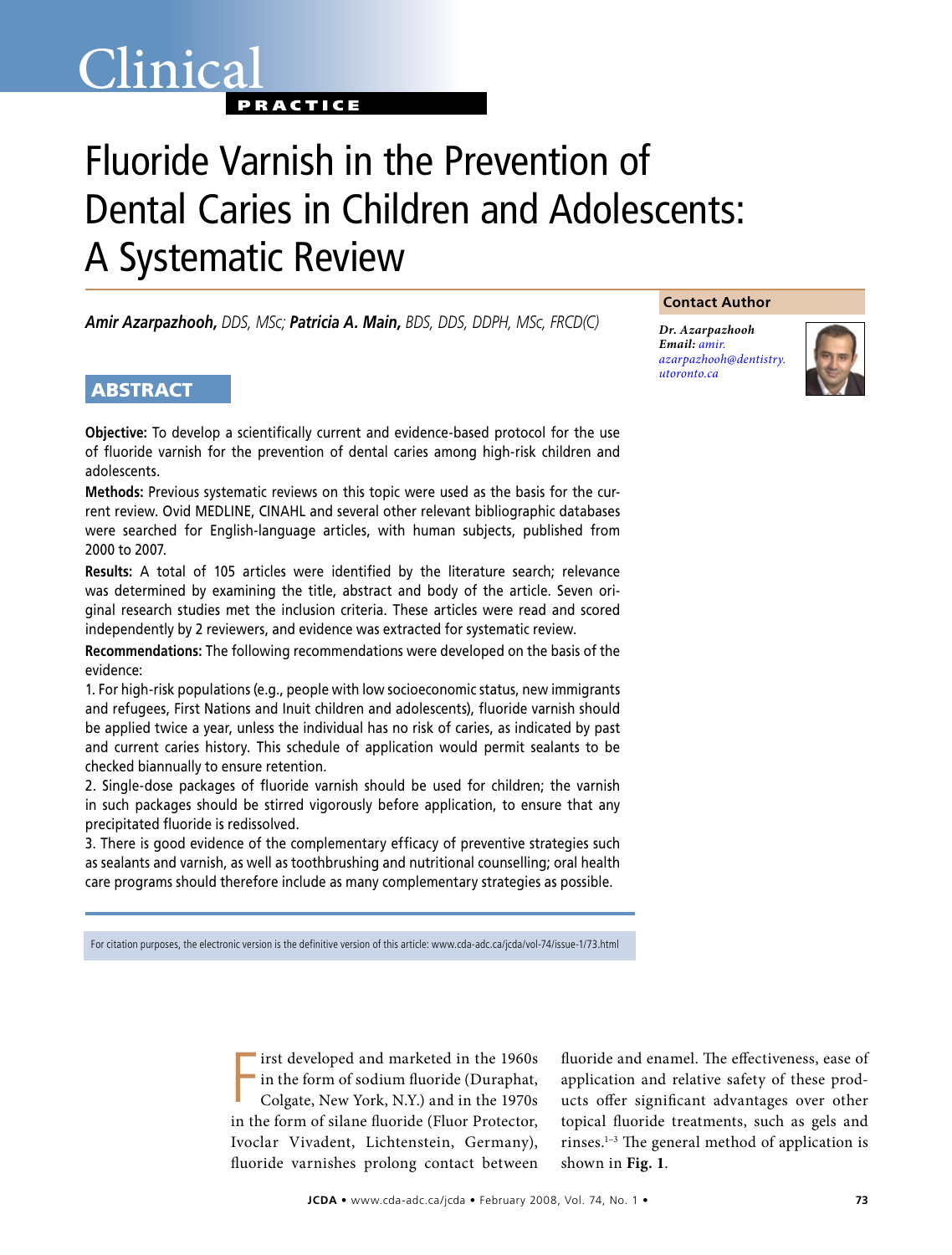

**Figure 1:** Demonstration of fluoride varnish technique. **(a)** Areas of demineralized enamel on the primary incisors. **(b)** Teeth are dried with gauze square. **(c)** Varnish is applied to the tooth surface with a small brush. **(d)** After application, a yellow film remains on the teeth. (Source: Courtesy of the University of Iowa— Center for Leadership Training in Pediatric Dentistry. Available from: www.uiowa. edu/~c090247/fluoride\_varnish.htm)

Several reviews of the use of fluoride therapies in preventing dental caries have been published since the year 2000,<sup>4-17</sup> including 2 evidence-based reports.<sup>18,19</sup> The Cochrane reviews of this topic<sup>19-22</sup> concluded that "Fluoride varnishes applied professionally two to four times a year would substantially reduce tooth decay in children. … The review of trials found that fluoride varnish can substantially reduce tooth decay in both milk teeth and permanent teeth. However, more rigorous research is needed to be sure of how big a difference the treatment makes, and to study acceptability and adverse effects."19

The Community Dental Health Services Research Unit of the University of Toronto<sup>18</sup> concluded that "Both APF [acidulated phosphate fluoride] gel and fluoride varnish are efficacious and can be recommended. Fluoride varnish, while efficacious, has not been found to be superior to or 'at least as good as' APF gel. However, there may be a significant cost advantage in favour of fluoride varnish but it is poorly documented. Thus, APF gel remains the first choice for PATF [professionally applied topical fluoride]."

In addition, an expert panel of the American Dental Association recently concluded that "Fluoride varnish applied every six months is effective in preventing caries in the primary and permanent dentition of children and adolescents. Two or more applications of fluoride varnish per year are effective in reducing the caries prevalence in high-risk populations. Fluoride varnish applications take less time, create less patient discomfort and achieve greater patient acceptability than fluoride gels, especially in preschool-aged children."8

In addition to these reports, guidelines have been established by several dental organizations, including the American Academy of Pediatric Dentistry,23–25 the British Society of Paediatric Dentistry<sup>26</sup> and the European Academy of Paediatric Dentistry.5

As an update to the previously published reviews on this topic, the present systematic review was undertaken with the aim of developing a scientifically current and evidence-based protocol. More specifically, the authors of the report attempted to answer the following questions:

- 1. How effective is fluoride varnish in preventing dental caries in a predominantly high-risk population? In particular, how effective is fluoride varnish for young children?
- 2. Does the efficacy of fluoride varnish improve with multiple applications within a short time frame?
- 3. What is the recommended frequency for the use of fluoride varnish?
- 4. Are there any concerns related to concentration and method of application?
- 5. Are fluoride varnishes cost-effective?

For the purposes of this study, it was assumed that any benefit in terms of improved health outcomes had to be both clinically significant (i.e., the smallest difference identified by clinicians and patients as improving oral health or wellness) and statistically significant ( $p < 0.05$ ); if there was no benefit at the clinical and statistical threshold of health improvement, then the procedure should not be used for that purpose.

# **Methods**

## *Database Search*

The following data sources were searched, for the period from 2000 to 2007, for articles about fluoride varnish and concerns about its concentration and application: Ovid MEDLINE (In-Process and Other Non-Indexed Citations, Daily Update), CINAHL (Cumulative Index to Nursing and Allied Health Literature), the Evidence Based Medicine section of the Cochrane Central Register of Controlled Trials, the Cochrane Database of Systematic Reviews, the Database of Abstracts of Reviews of Effects, EMBASE, Health and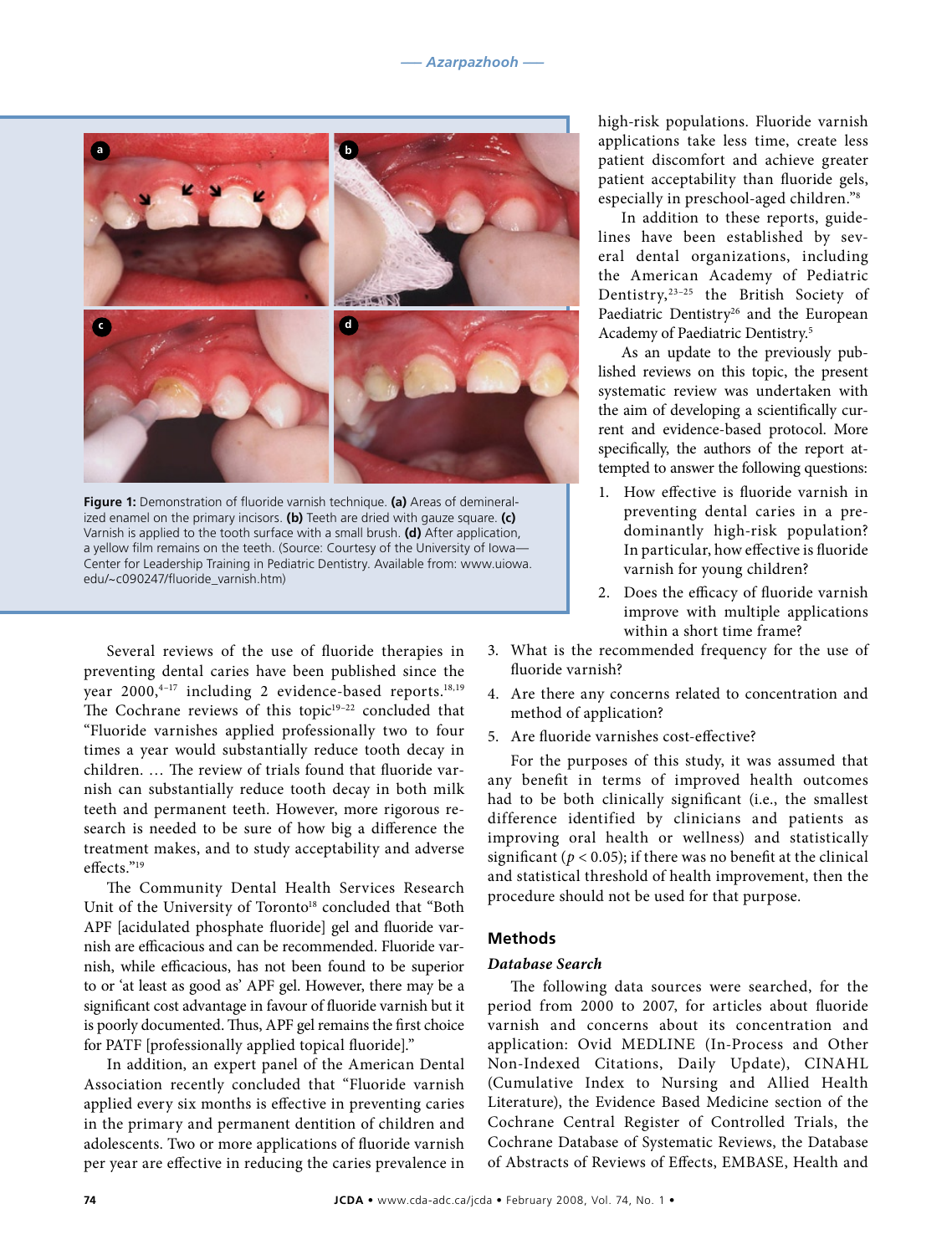| <b>Step</b>    | <b>Search terms</b>                                                                                                                                                                                                                                                                                                                                                                                           | <b>No. of articles</b><br>returned |
|----------------|---------------------------------------------------------------------------------------------------------------------------------------------------------------------------------------------------------------------------------------------------------------------------------------------------------------------------------------------------------------------------------------------------------------|------------------------------------|
| $\mathbf{1}$   | (fluoride\$ or fluor\$ or AMF or Amine F or amine fluor\$ or SNF2 or stannous F or<br>stannous fluor\$ or NAF\$ or sodium F or sodium fluor\$ or APF\$ or MFP or SMFP or<br>monofluor\$ or duraphat or SNF\$ or acidulated\$ phosphate\$ fluorid\$ or acidulated\$<br>fluorid\$ or phosphate\$ fluorid\$ or varnish\$ or gel\$).mp. [mp=ti, ot, ab, nm, hw, sh, tn,<br>dm, mf, it, rw, ac, de, tx, kw, ct, bt | 1,605,774                          |
| $\mathfrak{D}$ | (topical\$ FLUORIDE\$ or professiona\$ applied\$ fluoride\$).mp. [mp=ti, ot, ab, nm, hw, sh,<br>tn, dm, mf, it, rw, ac, de, tx, kw, ct, bt]                                                                                                                                                                                                                                                                   | 1,503                              |
| 3              | (CARIOSTATIC AGENT\$ or ANTICARI\$ or ANTI\$ CARI\$ or DENTAL CARIE\$ or<br>tooth caries or dental decay or tooth decay or DMF\$ or tooth or teeth or DENT\$).mp.<br>[mp=ti, ot, ab, nm, hw, sh, tn, dm, mf, it, rw, ac, de, tx, kw, ct, bt]                                                                                                                                                                  | 578,381                            |
| $\overline{4}$ | 1 and 2 and 3                                                                                                                                                                                                                                                                                                                                                                                                 | 1,407                              |
| 5              | limit 4 to English                                                                                                                                                                                                                                                                                                                                                                                            | 1,317                              |
| 6              | limit 5 to humans                                                                                                                                                                                                                                                                                                                                                                                             | 1,241                              |
| 7              | limit 6 to yr="2000 - 2007"                                                                                                                                                                                                                                                                                                                                                                                   | 529                                |
| 8              | remove duplicates from 7                                                                                                                                                                                                                                                                                                                                                                                      | 386                                |
| 9              | 8 and varnish.mp. [mp=ti, ot, ab, nm, hw, sh, tn, dm, mf, it, rw, ac, de, tx, kw, ct, bt]                                                                                                                                                                                                                                                                                                                     | 94                                 |
| 10             | Included on basis of screening title and abstract                                                                                                                                                                                                                                                                                                                                                             | 42                                 |
| 11             | Included on basis of reading complete article                                                                                                                                                                                                                                                                                                                                                                 | 8                                  |
| 12             | Included after application of checklist score cut-off (>11/16)                                                                                                                                                                                                                                                                                                                                                | 7                                  |

|  |  |  |  |  | Table 1 Search strategy for systematic review of fluoride varnish in the prevention of dental caries in children and adolescents |  |
|--|--|--|--|--|----------------------------------------------------------------------------------------------------------------------------------|--|
|--|--|--|--|--|----------------------------------------------------------------------------------------------------------------------------------|--|

Psychosocial Instruments, HealthSTAR, International Pharmaceutical Abstracts, Journals@Ovid and *ACP Journal Club*.

#### *Inclusion Criteria*

The searches were limited to articles in English and those concerning humans. Other inclusion criteria were age 0–18 years (which resulted in no change in citations identified) and year of publication from 2000 to 2007 (the Cochrane reviews<sup>19-22</sup> and the University of Toronto's Community Dental Health Services Research Unit review,18 which were used as a base for the current review, covered the literature up to 2000). Original research articles addressing the efficacy of varnish, protocols for its use or its toxic effects, as well as review articles providing background information, were included.

#### *Search Strategy*

**Table 1** lists the key words and combinations of key words used in the searches. Articles were retrieved using the appropriate search strategy for each database. Additional articles were identified by reviewing the reference lists and bibliographies of the articles obtained by database searching. The identified articles and their abstracts were reviewed independently by the 2 authors. Articles that did not concern the efficacy of varnish, protocols for the use of varnish or the toxic effects of varnish or that did not provide background information (review articles or guidelines) were excluded. Review articles<sup>4,6,7,9-11,14,15,27-29</sup> and all known guidelines<sup>5,8,10,23-26</sup> were retrieved and reviewed for their conclusions and to identify additional citations. The total number of articles retrieved, after removal of duplicates, was 42 (**Table 1**). All 42 articles were retrieved and read, and 8 were scored using the University of Toronto faculty of dentistry "Checklist to Assess Evidence of Efficacy of Therapy or Prevention."30 This checklist consists of questions addressing ethics, study design, methodology and appropriateness of the results to the population of interest. Only studies with a score of at least 11 (out of a maximum score of 16) were included as the evidence for this review  $(n = 7)$ . The evidence from these 7 studies, which was deemed to represent the best available evidence, was summarized according to the inclusion criteria, and the strength and quality of each study were determined according to the evidence classification system developed by the Canadian Task Force on Preventive Health Care.<sup>31</sup> This system includes a hierarchy of evidence, from the highest (level I; properly randomized controlled trials) to the lowest (level III; opinions of respected authorities, based on clinical experience, descriptive studies or reports of expert committees). The system also includes a bidirectional classification of recommendations for specific clinical preventive actions (grades A to E and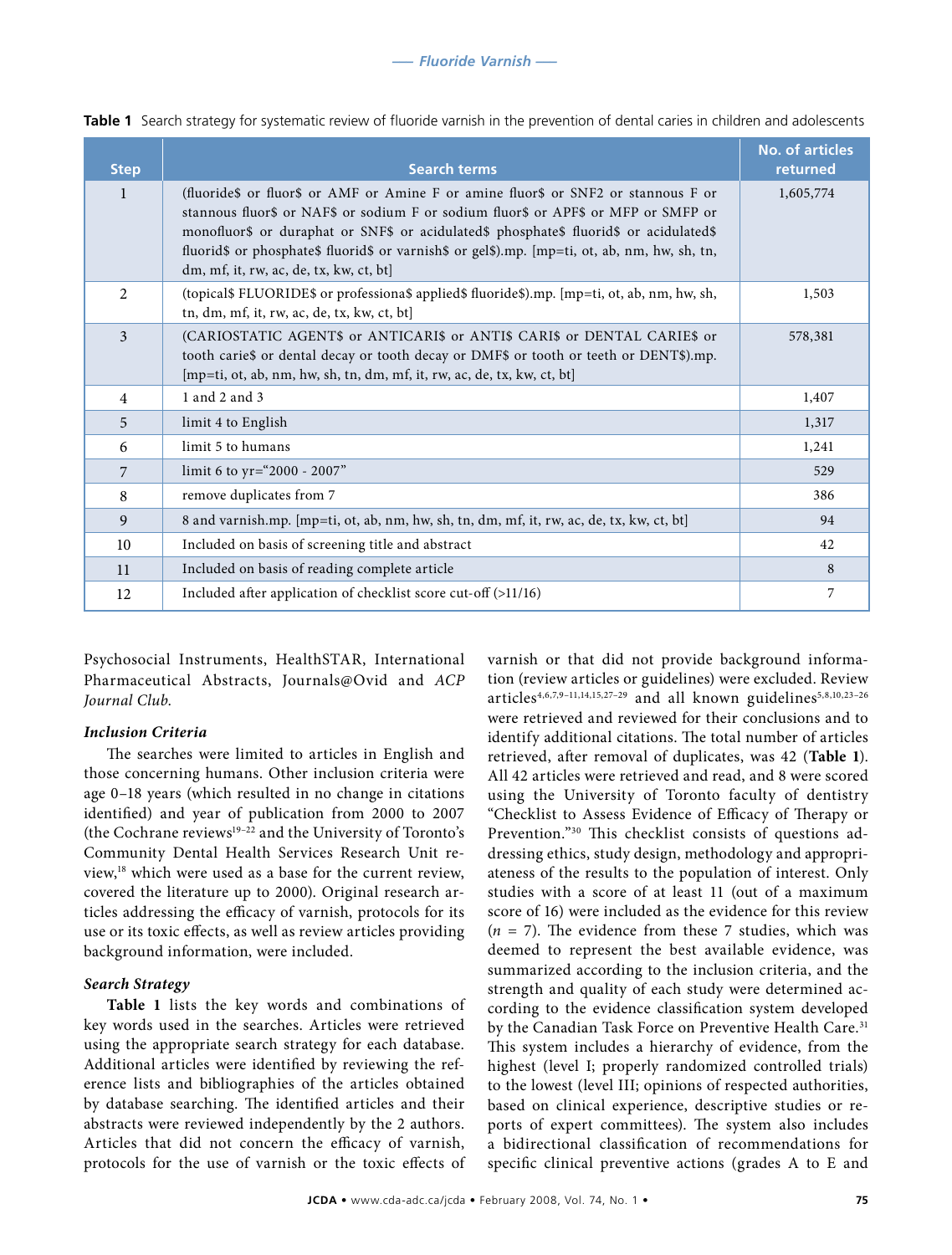grade I, with grade A representing good evidence to recommend *for* the clinical preventive action, grade E representing good evidence to recommend *against* the clinical preventive action, and grade I representing insufficient evidence, in quantity and/or quality, to make a recommendation). Recommendations for the use of varnish for caries prevention were made on the basis of the information in these 7 articles.

#### **Results**

# *How effective is fluoride varnish in preventing dental caries in a predominantly high-risk population? In particular, how effective is fluoride varnish for young children?*

The level of evidence and the recommendations for each of the 7 acceptable articles<sup>28,32-37</sup> are listed in **Appendix 1** (see www.cda-adc.ca/jcda/vol-74/issue-1/ 73.html), where they are presented in descending order, from highest level of effectiveness and highest score on the checklist for efficacy.30 For example, in the strongest article in this series (level of evidence I, grade of recommendation A), Moberg Sköld and others<sup>33</sup> found that monthly application of fluoride varnish (for 8 months per year) was the most effective preventive regime (compared with 3 times a year within 1 week or semiannual applications) for a group of 13- to 16-year-olds from 3 different communities (with high, medium and low socioeconomic status, respectively). However, over the 3-year follow-up period, application of fluoride varnish every 6 months was the most cost-effective method for those from the high- and medium-risk areas (**Appendix 1**).

The second strongest study in this series (level of evidence I, grade of recommendation A) was a 2-year randomized study of 1,275 children from 20 Canadian First Nations communities, ranging in age from 6 months to 5 years (13.7% < 1 year old, 24.7% 1 year old, 25.9% 2 years old, 21.6% 3 years old and 14.0% 4-5 years old).<sup>34</sup> The study protocol required a minimum of 2 applications of fluoride varnish per year. Caries reduction was greater with at least the twice-yearly application of fluoride varnish (decayed, missing, filled surfaces [dmfs] 11.00 ± 0.50 vs.  $13.47 \pm 0.90$  for the First Nations control group,  $p = 0.061$ , yielding a reduction of 18.3% in the dmfs increment (**Appendix 1**).

#### *Does the efficacy of fluoride varnish improve with multiple applications within a short time frame?*

Research to date has shown no difference in efficacy with multiple applications of varnish within a short period (e.g., 3 applications within 2 weeks). Moberg Sköld and others<sup>33</sup> studied a total of 4 different protocols in children with different caries risk: (1) twice a year, at 6-month intervals, for 3 years, for a total of 6 applications over 3 years; (2) 3 times within a 1-week period, repeated over 3 years, for a total of 9 times in 3 years;

(3) 8 times per year for 3 years, at 1-month intervals during school semesters, for a total of 24 times in 3 years; and (4) no treatment (control). Caries prevalence rates were as follows:

- Approximal dental lesions: The only significant differences were between group 1 and the control group in the high-risk area  $(0.23 \pm 0.74 \text{ vs. } 0.85 \pm 1.35,$  $p = 0.031$ ) and for all 3 locations combined (0.16  $\pm$ 0.56 vs.  $0.43 \pm 1.05$ ,  $p = 0.012$ ).
- Filled approximal surfaces and approximal enamel lesions: No significant differences between groups.

The authors concluded that school-based application of fluoride varnish every 6 months is an excellent way of preventing approximal caries in 13- to 16-year-olds living in areas with medium and high caries risk.

## *What is the recommended frequency for the use of fluoride varnish?*

According to the risk assessment literature, $1,38-43$  the best predictor of future caries development is past history or current evidence of caries. Therefore, it is important to determine the level of caries risk and treat accordingly. The appropriate frequency of use of fluoride varnish depends on the level of risk. As such, we recommend that a well-stirred single-dose package of fluoride varnish be applied once a year for patients at low risk and twice a year for those at high risk. In an earlier evidence-based report,<sup>44</sup> we suggested the following criteria for caries risk: low to moderate risk defined as 0–3 caries, fillings or extractions in the past 3 years (i.e., decayed, extracted or filled primary teeth [deft]/DMFT of 0, 1, 2 or 3), cariogenic diet, active orthodontic treatment, physical disability, restoration with overhangs or open margins, and presence of exposed root surfaces (in older populations); high risk defined as deft/DMFT  $\geq$  4, with prominent medical history causing dry mouth (e.g., disease, radiation or medication).

### *Are there any concerns related to concentration and method of application?*

Several articles have addressed the potential for fluoride gradients to occur within multidose varnish vials.45–47 These gradients have been identified most often with Durafluor (Pharmascience, Montreal, Que.) and Duraphat, such that samples from the same vial may contain different amounts of fluoride. The authors of these articles suggested that the gradients are caused by separation of the fluoride out of the varnish. As a result of these observations, it is recommended that single-dose preparations be used. In addition, the same studies demonstrated the slow release of fluoride, for periods of up to 6 months, with Durafluor and Duraphat, <sup>45-47</sup> the greatest release occurring in the first 3 weeks and more gradual release thereafter. This observation supports the recommendation for twice-yearly application of single-dose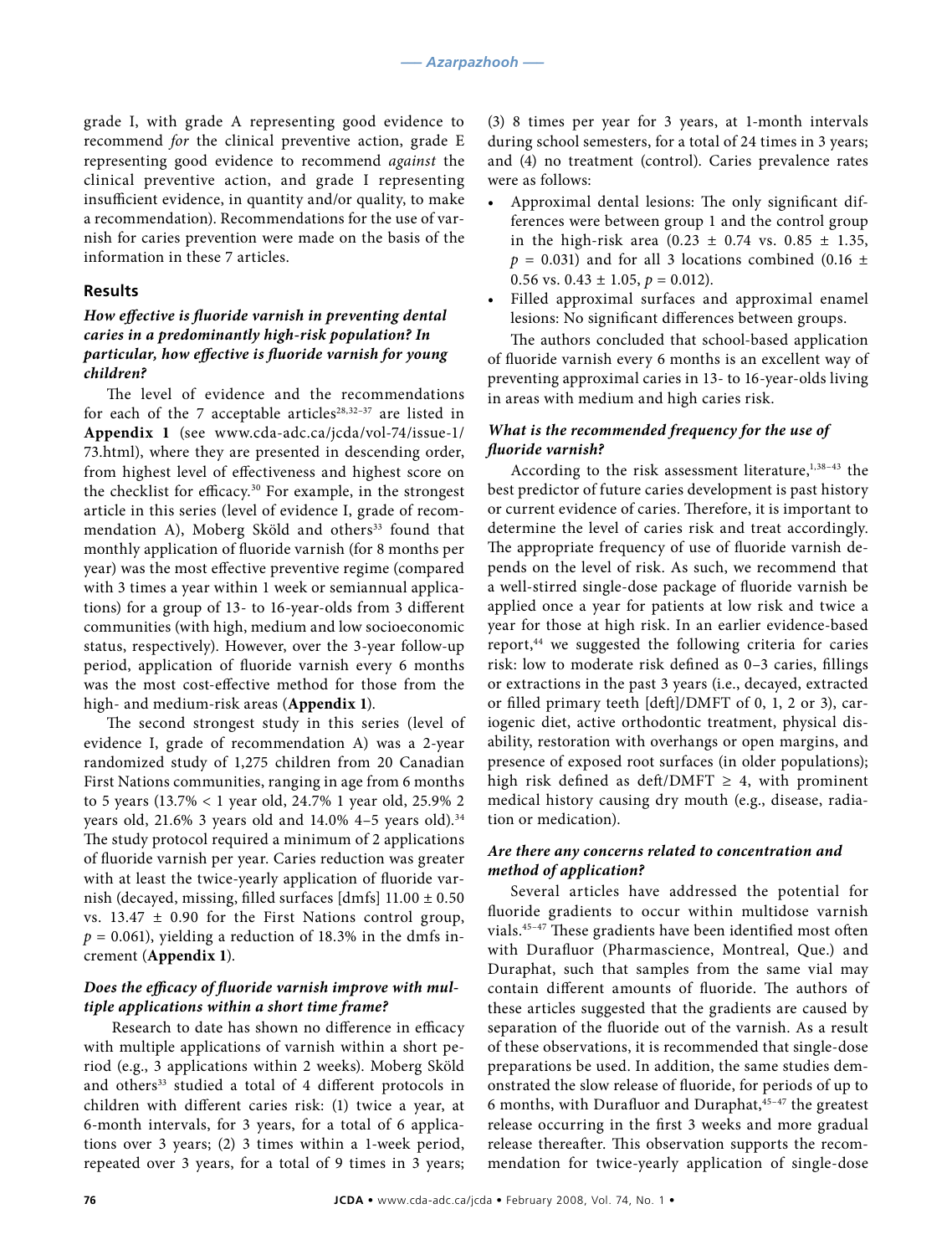preparations, with vigorous stirring before application to minimize any separation.

# *Are fluoride varnishes cost-effective?*

In a Canadian setting, Hawkins and others<sup>48</sup> compared the costs and patient acceptance of 2 methods of professional application of topical fluorides (varnish vs. foam) and found that application of varnish took significantly less time and resulted in significantly fewer signs of gagging discomfort than application of foam. For children 3–6 years of age, the cost per varnish application, including labour, was substantially less (Can\$3.43 for varnish vs. Can\$4.43).

Kallestal and others<sup>49</sup> performed a systematic review of economic evaluations of different forms of caries prevention published from 1966 to 2003. They identified only 2 original case–control studies that included an economic evaluation with 4-year follow-up: 1 from Sweden,<sup>50</sup> which showed similar cost-effectiveness between the cases and the control group, and 1 from Finland, $51$  which showed a cost-effectiveness ratio of 1.8 over 4 years in favour of fluoride varnish. The authors stated that the evidence for the economic value of fluoride varnish application was inconclusive.

Recently, Quinonez and others<sup>52</sup> compared the costeffectiveness of universal application of fluoride varnish at 9, 18, 24 and 36 months with no intervention by medical providers. The fluoride treatment, if given, was implemented within a well-child periodic health examination schedule for children aged 9 to 42 months who were receiving health care through Medicaid. The authors found that application of fluoride varnish improved clinical outcomes by 1.52 cavity-free months at a cost of US\$7.18 for each cavity-free month gained per child and US\$203 for each treatment averted. They concluded that the use of fluoride varnish in the medical setting is effective in reducing early childhood caries in low-income populations but does not save any expense in the first 42 months of life.

# **Conclusions and Recommendations**

The review that has been reported here leads to the following conclusions:

- 1. Any protocol on the application of fluoride varnish should be based on risk assessment. The best indicator of risk for caries is previous or current caries experience.<sup>1,38-44</sup>
- 2. There is clear evidence of the efficacy of fluoride varnish in preventing dental caries in children and adolescents (level of evidence I, grade of recommendation A).
- 3. There is clear evidence of efficacy with 2 applications in a year (level of evidence I, grade of recommendation grade  $A$ ).<sup>34</sup>
- 4. There is insufficient evidence to support 3 applications within a short interval such as 1 or 2 weeks (level of evidence I, grade of recommendation E).<sup>33</sup>
- 5. Logistical considerations may also drive the choice to apply varnish twice yearly; in this situation, varnish application should be combined with a review of any sealants to ensure retention (level of evidence I, grade of recommendation A).<sup>33</sup>
- 6. There is good evidence of the complementary efficacy of preventive strategies such as sealants and varnish, as well as toothbrushing and nutritional counselling.36
- 7. Consistent availability of fluoride in the varnish preparation is very important to efficacy and cannot be assured with multidose packages.<sup>45-47</sup>
- 8. The enhanced slow release of fluoride from Durafluor and Duraphat<sup>32</sup> makes them the materials of choice at this time.<sup>45-47</sup>
- 9. The most recent Cochrane reviews<sup>53,54</sup> state that contemporary information is insufficient to determine whether fissure sealants or fluoride varnishes are the most effective measures for preventing caries, although there is some evidence that pit and fissure sealants are superior to fluoride varnishes for the prevention of occlusal caries.

On the basis of these conclusions, the following strategies are recommended:

- 1. For predominantly high-risk populations (e.g., people with low socioeconomic status, new immigrants and refugees, all First Nations and Inuit children and adolescents), fluoride varnish should be applied twice a year, unless the individual has no risk of caries, as indicated by past and current caries history.
- 2. Single-dose packages of fluoride varnish should be used for children; the varnish from such packages should be stirred vigorously before application, to ensure that any precipitated fluoride is redissolved.
- 3. Given that there is good evidence of the complementary effectiveness of sealants and varnish, as well as toothbrushing and nutritional counselling, oral health care programs should include as many complementary preventive strategies as possible.  $\blacklozenge$

# THE AUTHORS

*Acknowledgments: This paper was based on a report on fluoride varnish prepared for and paid by the Primary Health Care and Public Health Directorate, First Nations and Inuit Health Branch, Health Canada.*



*Dr. Azarpazhooh is a PhD/specialty candidate in the department of endodontics and a researcher, Community Dental Health Services Research Unit, faculty of dentistry, University of Toronto, Toronto, Ontario.*



*Dr. Main is associate professor, department of community dentistry, faculty of dentistry, University of Toronto, Toronto, Ontario.*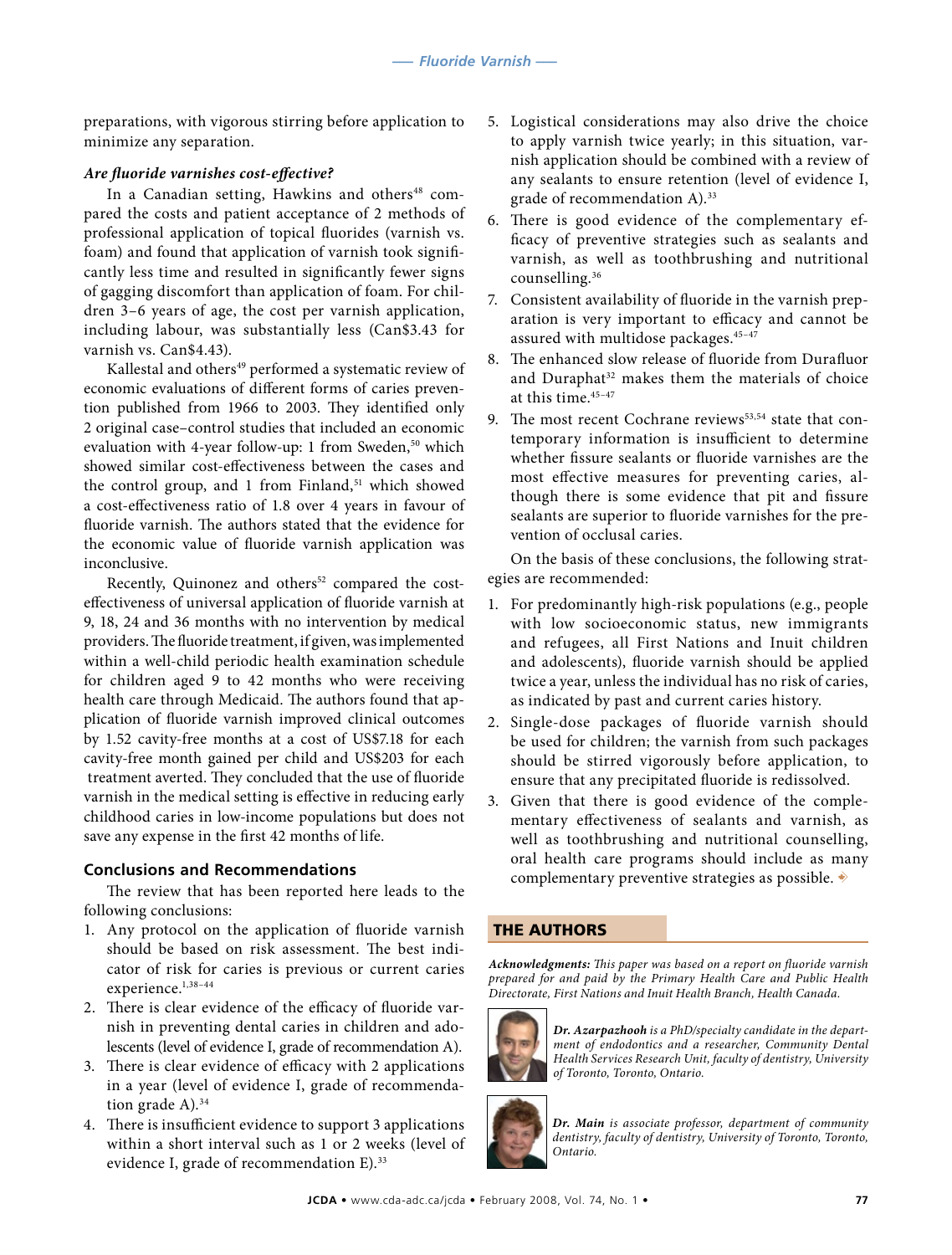*Correspondence to: Dr. Amir Azarpazhooh, Community Dental Health Services Research Unit, Faculty of Dentistry, University of Toronto, Room #521A, 124 Edward Street, Toronto, ON M5G 1G6.*

*The authors have no declared financial interests in any company manufacturing the types of products mentioned in this article.*

*This article has been peer reviewed.*

#### **References**

1. Helfenstein U, Steiner M, Marthaler TM. Caries prediction on the basis of past caries including precavity lesions. *Caries Res* 1991; 25(5):372–6.

2. Peyron M, Matsson L, Birkhed D. Progression of approximal caries in primary molars and the effect of Duraphat treatment. *Scand J Dent Res* 1992; 100(6):314–8.

3. Seppa L, Leppanen T, Hausen H. Fluoride varnish versus acidulated phosphate fluoride gel: a 3-year clinical trial. *Caries Res* 1995; 29(5):327–30.

4. Richards D. Fluoride varnish should be part of caries prevention programmes. *Evid Based Dent* 2006; 7(3):65–6.

5. Oulis CJ, Raadal M, Martens L. Guidelines on the use of fluoride in children: an EAPD policy document. *Eur J Paediatr Dent* 2000; 1:7–12.

6. Axelsson S, Soder B, Nordenram G, Petersson LG, Dahlgren H, Norlund A, and others. Effect of combined caries-preventive methods: a systematic review of controlled clinical trials. *Acta Odontol Scand* 2004; 62(3):163–9.

7. Bader JD, Rozier RG, Lohr KN, Frame PS. Physicians' roles in preventing dental caries in preschool children: a summary of the evidence for the U.S. Preventive Services Task Force. *Am J Prev Med* 2004; 26(4):315–25.

8. American Dental Association Council on Scientific Affairs. Professionally applied topical fluoride: evidence-based clinical recommendations. *J Am Dent Assoc* 2006; 137(8):1151–9.

9. Lewis C, Lynch H, Richardson L. Fluoride varnish use in primary care: what do providers think? *Pediatrics* 2005; 115(1):e69–76.

10. Recommendations for using fluoride to prevent and control dental caries in the United States. Centers for Disease Control and Prevention. *MMWR Recomm Rep* 2001; 50(RR-14):1-42.

11. Petersson LG, Twetman S, Dahlgren H, Norlund A, Holm AK, Nordenram G, and others. Professional fluoride varnish treatment for caries control: a systematic review of clinical trials. *Acta Odontol Scand* 2004; 62(3):170–6.

12. Rozier RG, Sutton BK, Bawden JW, Haupt K, Slade GD, King RS. Prevention of early childhood caries in North Carolina medical practices: implications for research and practice. *J Dent Educ* 2003; 67(8):876–85.

13. Seppa L. The future of preventive programs in countries with different systems for dental care. *Caries Res* 2001; 35(Suppl 1):26–9.

14. Sköld UM. On caries prevalence and school-based fluoride programmes in Swedish adolescents. *Swed Dent J Suppl* 2005; (178):11–75.

15. Vanderas AP, Skamnakis J. Effectiveness of preventive treatment on approximal caries progression in posterior primary and permanent teeth: a review. *Eur J Paediatr Dent* 2003; 4(1):9–15.

16. Richards D. Topical fluoride guidance. *Evid Based Dent* 2006; 7(3):62–4.

17. Seppa L. Fluoride varnishes in caries prevention. *Med Princ Pract* 2004; 13(6):307–11.

18. Hawkins R, Locker D. Evidence-based recommendations for the use of professionally applied topical fluorides in Ontario's public health dental programs. Toronto (ON): University of Toronto, Faculty of Dentistry, Community Dental Health Services Research Unit; 2001. Quality Assurance Report no. 20. Available: www.caphd-acsdp.org/PDF/ebd-fluo.pdf (accessed 2008 Jan 17).

19. Marinho VC, Higgins JP, Logan S, Sheiham A. Fluoride varnishes for preventing dental caries in children and adolescents. *Cochrane Database Syst Rev* 2002; (3):CD002279.

20. Marinho VC, Higgins JP, Logan S, Sheiham A. Topical fluoride (toothpastes, mouthrinses, gels or varnishes) for preventing dental caries in children and adolescents. *Cochrane Database Syst Rev* 2003; (4):CD002782. [See comment in: *Evid Based Dent* 2004; 5(2):35–7.]

21. Marinho VC, Higgins JP, Sheiham A, Logan S. Combinations of topical fluoride (toothpastes, mouthrinses, gels, varnishes) versus single topical fluoride for preventing dental caries in children and adolescents. *Cochrane Database Syst Rev* 2004; (1):CD002781. [See comment in: *Evid Based Dent* 2004; 5(2):38.]

22. Marinho VC, Higgins JP, Sheiham A, Logan S. One topical fluoride (toothpastes, or mouthrinses, or gels, or varnishes) versus another for preventing dental caries in children and adolescents. *Cochrane Database Syst Rev* 2004; (1):CD002780.

23. American Academy of Pediatric Dentistry. Clinical Affairs Committee – Restorative Subcommittee. Guideline on pediatric restorative dentistry. Reference manual 2005-2006. p. 122–9.

24. American Academy of Pediatric Dentistry, Clinical Affairs Committee, Restorative Dentistry Subcommittee. Clinical guideline on pediatric restorative dentistry. In: Reference manual 2005–2006. Chicago (IL): American Academy of Pediatric Dentistry; 2005–2006. p. 122-129. Available: www. aapd.org/media/Policies\_Guidelines/G\_Restorative.pdf (accessed 2008 Jan 17).

25. American Academy of Pediatric Dentistry, Clinical Affairs Committee. Policy on third party reimbursement of fees related to dental sealants. In: Reference manual 2006-2007. p. 65. Available: www.aapd.org/ media/Policies\_Guidelines/P\_3rdPartSealants.pdf (accessed 2008 Jan 17).

26. Fayle SA, Welbury RR, Roberts JF, British Society of Paediatric Dentistry, BSPD. British Society of Paediatric Dentistry: a policy document on management of caries in the primary dentition. *Int J Paediatr Dent* 2001; 11(2):153–7.

27. Rozier RG. Effectiveness of methods used by dental professionals for the primary prevention of dental caries. *J Dent Educ* 2001; 65(10):1063–72.

28. Weintraub JA, Ramos-Gomez F, Jue B, Shain S, Hoover CI, Featherstone JD, and other. Fluoride varnish efficacy in preventing early childhood caries. *J Dent Res* 2006; 85(2):172–6.

29. Zimmer S. Caries-preventive effects of fluoride products when used in conjunction with fluoride dentifrice. *Caries Res* 2001; 35(Suppl 1):18–21.

30. Azarpazhooh A, Mayhall JT, Leake JL. Introducing dental students to evidence-based decisions in dental care. *J Dent Educ* 2008; 72(1):87–109.

31. Canadian Task Force on Preventive Health Care. Canadian Task Force methodology. Table 2. Levels of evidence - research design rating. Available: www.ctfphc.org/ctfphc&methods.htm (accessed 2008 Jan 3).

32. Pienihakkinen K, Jokela J. Clinical outcomes of risk-based caries prevention in preschool-aged children. *Community Dent Oral Epidemiol* 2002; 30(2):143–50.

33. Moberg Sköld U, Petersson LG, Lith A, Birkhed D. Effect of school-based fluoride varnish programmes on approximal caries in adolescents from different caries risk areas. *Caries Res* 2005; 39(4):273–9.

34. Lawrence H, Binguis D, Douglas J, Switzer B, McKeown, L, Figueiredo R, Laporte A. A 2-year community trial of fluoride varnish for the prevention of early childhood caries in aboriginal children. Annual Canadian Association of Public Health Dentistry Conference; 2006 Aug 24–26; St. John's, Newfoundland.

35. Chu CH, Lo EC, Lin HC. Effectiveness of silver diamine fluoride and sodium fluoride varnish in arresting dentin caries in Chinese pre-school children. *J Dent Res* 2002; 81(11):767–70.

36. Kallestal C. The effect of five years' implementation of caries-preventive methods in Swedish high-risk adolescents. *Caries Res* 2005; 39(1):20–6.

37. Schuller AA, Kalsbeek H. Effect of the routine professional application of topical fluoride on caries and treatment experience in adolescents of low socio-economic status in the Netherlands. *Caries Res* 2003; 37(3):172–7.

38. Beck JD, Weintraub JA, Disney JA, Graves RC, Stamm JW, Kaste LM, and other. University of North Carolina Caries Risk Assessment Study: comparisons of high risk prediction, any risk prediction, and any risk etiologic models. *Community Dent Oral Epidemiol* 1992; 20(6):313–21.

39. Demers M, Brodeur JM, Mouton C, Simard PL, Trahan L, Veilleux G. A multivariate model to predict caries increment in Montreal children aged 5 years. *Community Dent Health* 1992; 9(3):273–81.

40. Disney JA, Graves RC, Stamm JW, Bohannan HM, Abernathy JR, Zack DD. The University of North Carolina Caries Risk Assessment study: further developments in caries risk prediction. *Community Dent Oral Epidemiol* 1992; 20(2):64–75.

41. Steiner M, Helfenstein U, Marthaler TM. Dental predictors of high caries increment in children. *J Dent Res* 1992; 71(12):1926–33.

42. Steiner M, Helfenstein U, Marthaler TM. Validation of long-term caries prediction in children (abstract). *Caries Res* 1995; 29(4):297–8.

43. ter Pelkwijk A, van Palenstein Helderman WH, van Dijk JW. Caries experience in the deciduous dentition as predictor for caries in the permanent dentition. *Caries Res* 1990; 24(1):65–71.

44. Main P, Azarpazhooh A. Risk assessment for the prevention of dental caries within the Children's Oral Health Initiative (COHI): evidence-based report. Prepared for Dental and Pharmacy Programs, Primary Health Care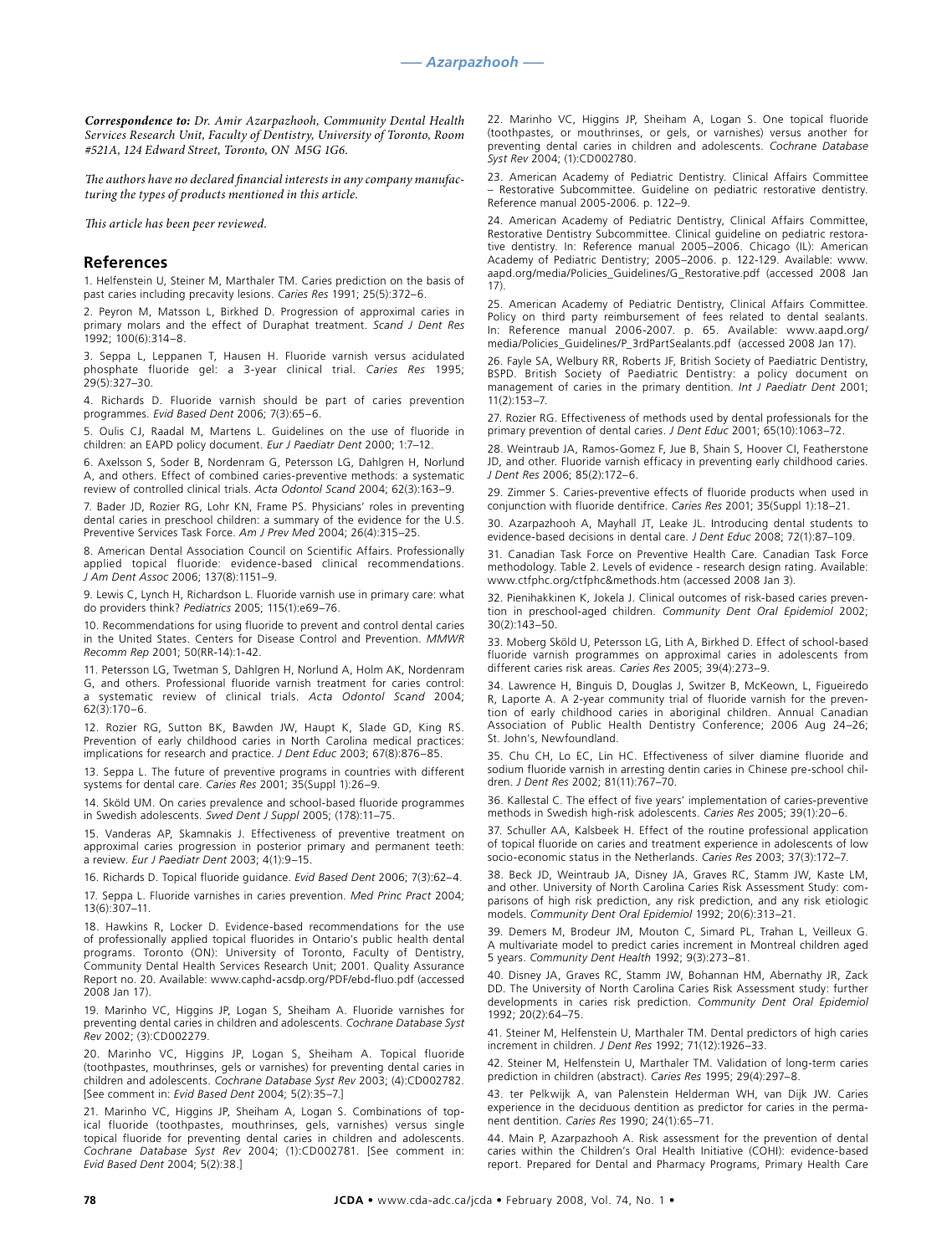and Public Health Directorate, First Nations and Inuit Health Branch (FNIHB), Health Canada; March 2007. p. 47.

45. Castillo JL, Milgrom P. Fluoride release from varnishes in two in vitro protocols. *J Am Dent Assoc* 2004; 135(12):1696–9.

46. Eakle WS, Featherstone JD, Weintraub JA, Shain SG, Gansky SA. Salivary fluoride levels following application of fluoride varnish or fluoride rinse. *Community Dent Oral Epidemiol* 2004; 32(6):462–9.

47. Shen C, Autio-Gold J. Assessing fluoride concentration uniformity and fluoride release from three varnishes. *J Am Dent Assoc* 2002; 133(2):176–82.

48. Hawkins R, Noble J, Locker D, Wiebe D, Murray H, Wiebe P, and others. A comparison of the costs and patient acceptability of professionally applied topical fluoride foam and varnish. *J Public Health Dent* 2004; 64(2):106–10.

49. Kallestal C, Norlund A, Soder B, Nordenram G, Dahlgren H, Petersson L, and others. Economic evaluation of dental caries prevention: a systematic review. *Acta Odontol Scand* 2003; 61(6):341–6.

50. Sköld L, Sundquist B, Eriksson B, Edeland C. Four-year study of caries inhibition of intensive Duraphat application in 11-15-year-old children. *Community Dent Oral Epidemiol* 1994; 22(1):8–12.

51. Vehmanen R. An economic evaluation of two caries preventive methods [dissertation]. Turku (Finland): University of Turku; 1993.

52. Quinonez RB, Stearns SC, Talekar BS, Rozier RG, Downs SM. Simulating cost-effectiveness of fluoride varnish during well-child visits for Medicaidenrolled children. *Arch Pediatr Adolesc Med* 2006; 160(2):164–70.

53. Hiiri A, Ahovuo-Saloranta A, Nordblad A, Makela M. Pit and fissure sealants versus fluoride varnishes for preventing dental decay in children and adolescents. *Cochrane Database Syst Rev* 2006; (4):CD003067.

54. Ahovuo-Saloranta A, Hiiri A, Nordblad A, Worthington H, Mäkelä M. Pit and fissure sealants for preventing dental decay in the permanent teeth of children and adolescents. *Cochrane Database Syst Rev* 2004; (3):CD001830.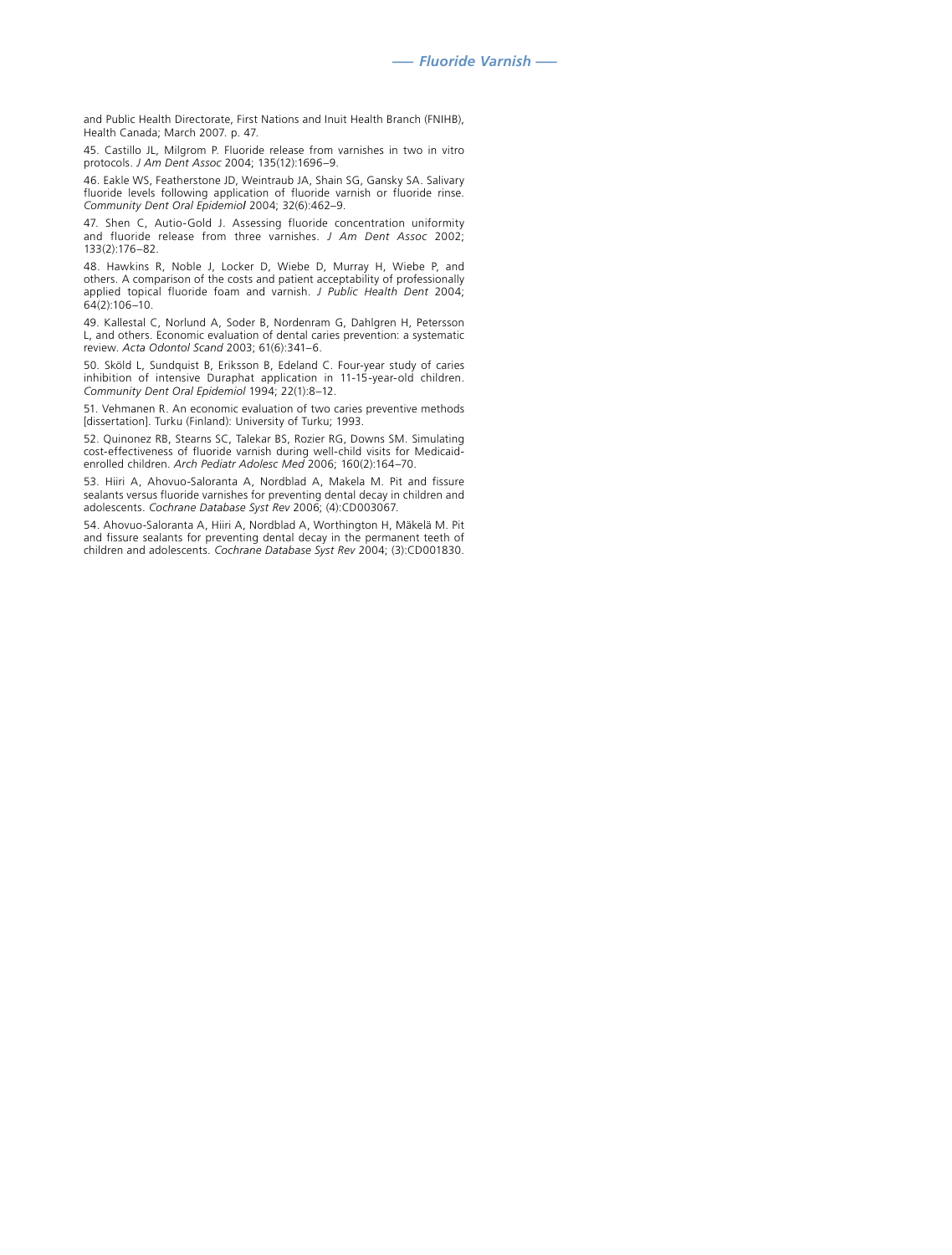**Appendix 1** Efficacy of fluoride varnish in preventing caries of primary and permanent teeth: critical appraisal of studies included in the systematic review

**Citation:** Möberg Skold U, Petersson LG, Lith A, Birkhed D. Effect of school-based fluoride varnish programmes on approximal caries in adolescents from different caries risk areas. *Caries Res* 2005; 39(4):273–9.

**Population:** 758 subjects (13 to 16 years old; 48% females) from 9 secondary schools in 3 areas with different socioeconomic status (SES), followed for 3 years

## **Study Setting:**

| <b>Characteristic</b>                  | Kungsbacka<br>(low caries risk) | <b>Mölndal</b><br>(medium caries risk) | Göteborg<br>(high caries risk) |
|----------------------------------------|---------------------------------|----------------------------------------|--------------------------------|
| 1998 income (Swedish krona)            | 190,000                         | 169,000                                | 71,300                         |
| 1998 mean DFT for 12-year-old children | 0.60                            | 0.85                                   | 2.65                           |
| Fluoride level in tap water (ppm)      | $1.0 - 1.2$                     | 0.1                                    | 0.1                            |

**Population Represented:** Adolescents from different SES backgrounds who received free yearly preventive treatments

**Intervention or Test Treatment:** In each school class within each area, fluoride (F) varnish (Duraphat, Colgate, Piscataway, N.J.) was applied to approximal surfaces from the distal surface of the canines to the mesial surface of second molars, as follows:

- Group 1:  $n = 190$ , twice per year at 6-month intervals (6 times in 3 years)
- Group 2:  $n = 186$ , 3 times per year within a 1-week period each year (9 times in 3 years)
- Group 3:  $n = 201$ , 8 times per year during school semesters with 1-month intervals between applications (24 times in 3 years)

**Control** (group 4):  $n = 181$ , no treatment

**Outcome:** Results assessed after 3 years (with 11% loss to follow-up); no adverse effects; 95% of adolescents in all areas received another F application each year as part of standard procedure during regular dental check-ups in Sweden

# **Prevalence of Caries:**

- • Approximal dental lesions: The only significant difference was between group 1 and the control group in the highrisk area  $(0.23 \pm 0.74 \text{ vs. } 0.85 \pm 1.35, p = 0.031)$  and for all areas combined  $(0.16 \pm 0.56 \text{ vs. } 0.43 \pm 1.05, p = 0.012)$ (mean ± standard deviation [SD])
- • Filled approximal surfaces and approximal enamel lesions: No significant differences

# **Total Incidence of Approximal Caries**

Occurrence of approximal caries was defined as an enamel or dentin lesion or a filling on an initially caries-free surface.

- Greater incidence of caries in control groups than in F varnish groups in all areas (significant difference for medium-risk and high-risk areas and for all areas combined)
- Largest difference in the high-risk area:  $3.05 \pm 3.37$  new approximal caries lesions in control group compared to  $0.54 \pm 1.26$  for group 3,  $0.95 \pm 1.67$  for group 1 and  $1.40 \pm 1.89$  for group 2 ( $p < 0.001$ )
- More than 90% of new approximal lesions in all treatment groups and in all geographic areas were enamel lesions.

# **Progression of Enamel Lesions to Dentin Lesions or Filling:**

• Significantly less mean caries progression ( $\pm$  SD) in F varnish groups in high-risk area (0.18  $\pm$  0.45 for group 1,  $0.30 \pm 0.96$  for group 2 and  $0.37 \pm 0.93$  for group 3) and all areas combined (0.10  $\pm$  0.35 for group 1, 0.21  $\pm$  0.79 for group 2 and  $0.22 \pm 0.95$  for group 3) than for control group  $(0.90 \pm 1.24$  in high-risk areas  $[p = 0.003]$  and  $0.40 \pm 1.24$ 0.92 in all areas combined  $[p = 0.009]$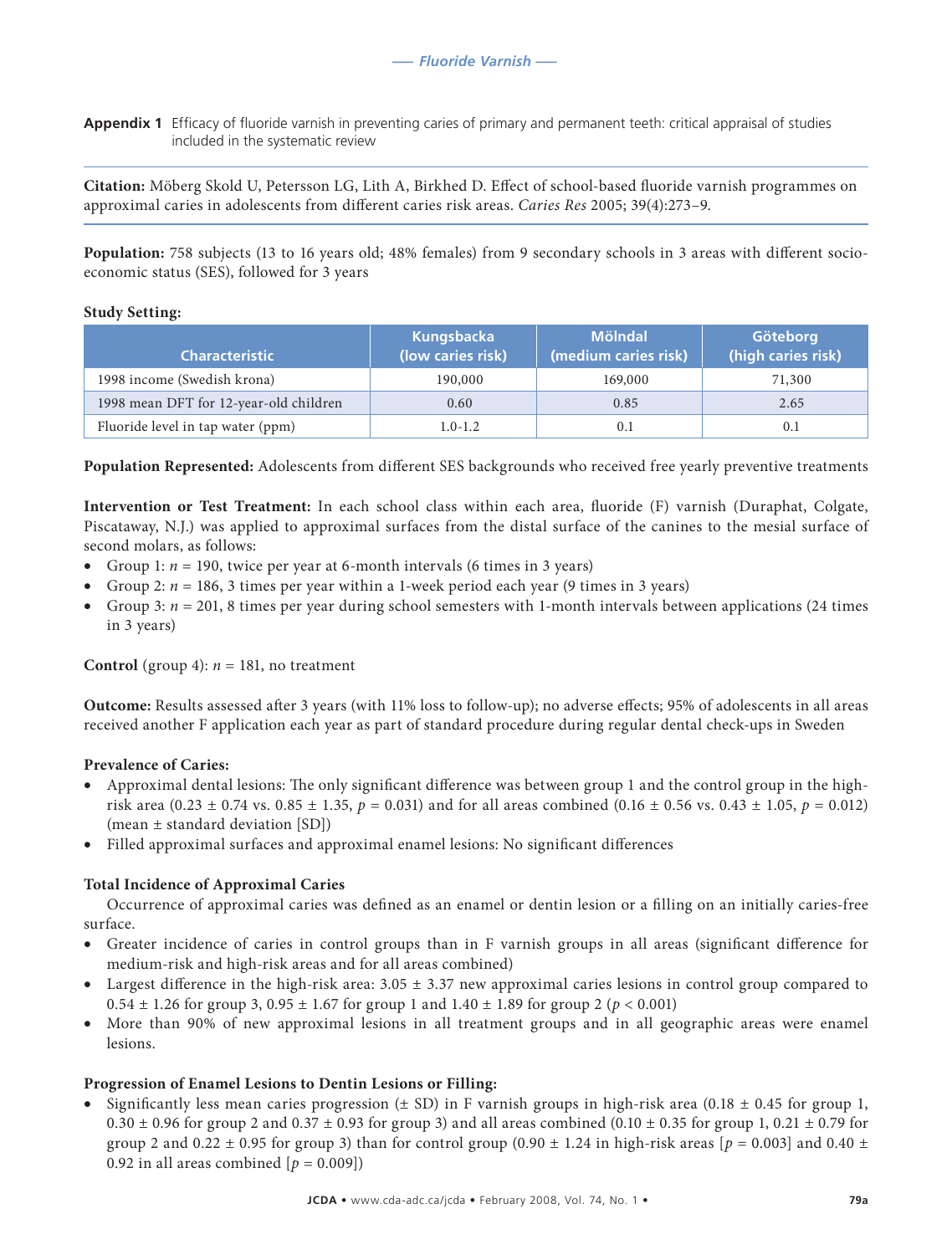# **Prevented Fraction:**

Prevented fraction was defined as the difference in treatment effect between the F varnish and control groups, with approximal lesions as diagnostic threshold

- All areas combined: group  $3 (76%) >$  group  $1 (57%) >$  group  $2 (47%)$
- High-risk area: group 3 (82%) > group 1 (69%) > group 2 (54%)
- Medium-risk area: group 3 (83%) > group 1 (66%) > group 2 (31%)
- Low-risk area: group 2 (68%) > group 3 (50%) > group 1 (20%)

**Authors' Conclusion:** School-based application of F varnish every 6 months in 13- to 16-year-olds is an excellent means of preventing approximal caries in geographic areas with medium and high caries risk.

**Critical Appraisal:** No adjustment for difference between sexes, no logarithmic regression models.

**Level of Evidence, Grade of Recommendation and Score on "Checklist to Assess Evidence of Efficacy of Therapy or Prevention":** Level I; grade A for application of F varnish twice a year to prevent approximal caries in geographic areas with medium and high caries risk; score 15.5/16.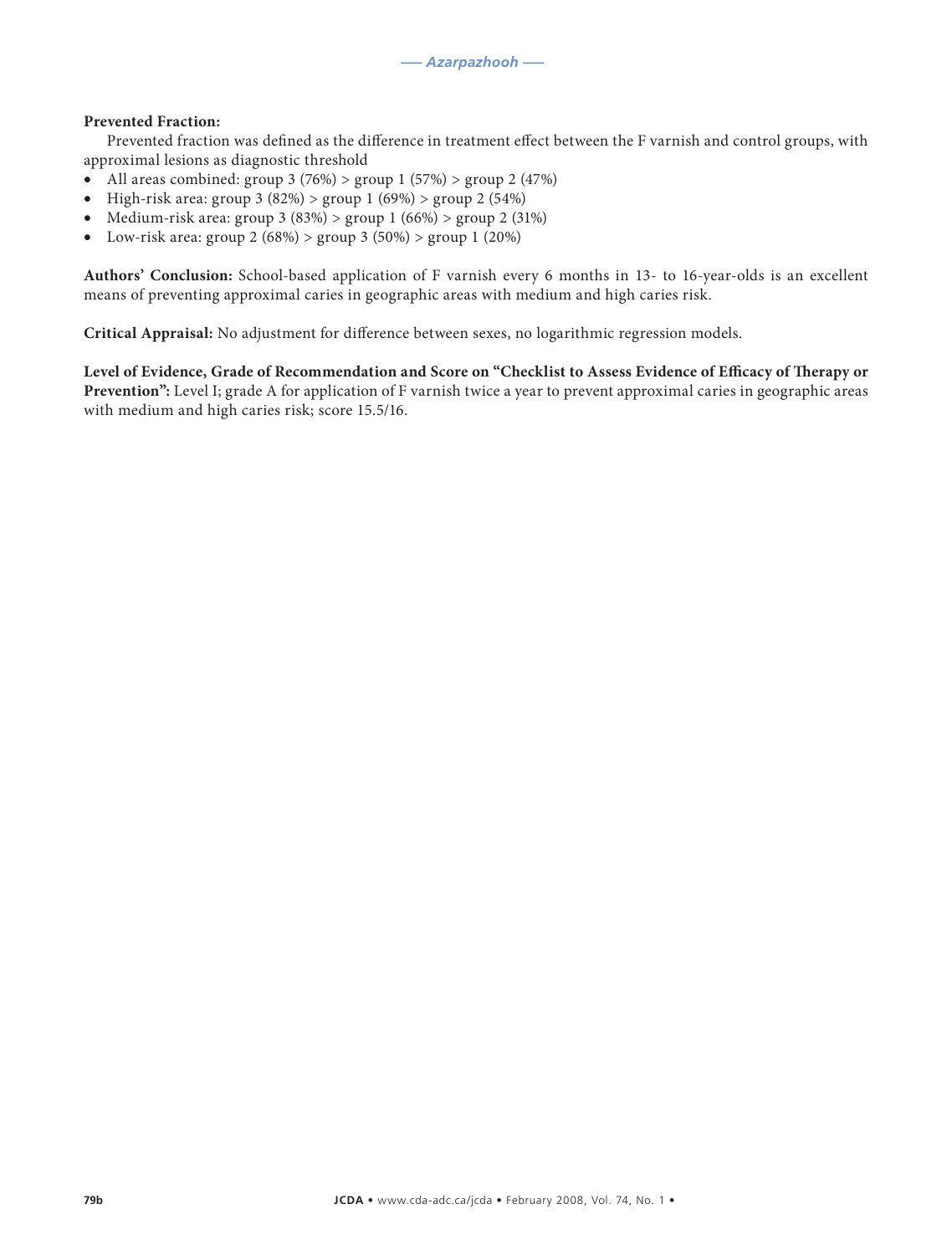**Citation:** Lawrence H, Binguis D, Douglas J, Switzer B, McKeown, L, Figueiredo R, Laporte A. A 2-year community trial of fluoride varnish for the prevention of early childhood caries in aboriginal children. Annual Canadian Association of Public Health Dentistry Conference; 2006 Aug 24–26; St John's, Newfoundland.

**Population:** 1,275 children 6 months to 5 years of age (13.7% < 1 year old, 24.7% 1 year old, 25.9% 2 years old, 21.6% 3 years old, 14.0% 4–5 years old; 50% male [*n* = 637] and 50% female [*n* = 638]) from 20 Canadian First Nations communities, randomly assigned to treatment groups between September 2003 and March 2004; 1,749 non-Aboriginal children in the same geographic area

**Study Setting:** First Nations communities in the Sioux Lookout Zone (SLZ) of northwestern Ontario, Canada. The SLZ is a large geographic area (about the size of France) reaching north to Hudson Bay; it comprises 28 isolated First Nations communities. Control subjects were recruited in nearby Thunder Bay.

**Population Represented:** Young First Nations children living on reserves in northwestern Ontario, Canada

**Intervention or Test Treatment:** 5% sodium fluoride varnish (Duraflor, Pharmascience) applied 2 or 3 times per year for 2 years (total of 4 treatments required for inclusion in analysis), caregiver counselling and standard restorative care

- Group 1:  $n = 915$  children from 12 First Nations communities in the SLZ
- Group 2:  $n = 102$  non-Aboriginal children of the same age from childcare organizations in the neighbouring city of Thunder Bay

**Control:** Caregiver counselling and standard restorative care

- Group 3:  $n = 360$  children from 8 First Nations communities in SLZ
- Group 4:  $n = 416$  children 3 to 5 years old attending junior kindergarten in Thunder Bay in 2003
- Group 5:  $n = 687$  children 3 to 5 years old attending junior kindergarten in Thunder Bay in 2004
- Group 6:  $n = 544$  children 3 to 5 years old attending junior kindergarten in Thunder Bay in 2005

Comparative cross-sectional oral health data for children who did not receive fluoride (F) treatments were collected by dental hygienists and recorders working for the Thunder Bay District Health Unit.

# **Lost to Follow-up in SLZ Intervention Group:**

- $n = 97$  (38 had relocated, 10 could not be contacted, 35 did not show up for appointments [34 with no reason provided, 1 because parent could not bring child to appointments], 8 were in foster care and unavailable for appointments, 3 had died, 2 discontinued intervention [1 parent reported that child might be allergic to lanolin, 1 had lost all remaining teeth], 1 could not be examined)
- Number analyzed = 818

# **Lost to Follow-up in SLZ Control Group:**

- $\bullet$  *n* = 32 (7 had relocated, 14 could not be contacted, 9 did not show up for appointments [7 with no reason provided, 2 because parent could not bring child to appointments], 1 was sick, 1 discontinued intervention [child had lost all remaining teeth])
- Number analyzed  $= 328$

**Outcomes:** Data were analyzed for a total of 1,146 (818 + 328) children with a 12- or 24-month follow-up visit

# **Net Decayed, Missing, Filled Surfaces** (**dmfs) Increment for F Varnish Group vs. Control:**

- First Nations children:  $11.00 \pm 0.50$  vs.  $13.47 \pm 0.90$ ,  $p = 0.061$
- First Nations and non-First Nations children combined:  $10.17 \pm 0.46$  vs.  $13.47 \pm 0.90$ ,  $p = 0.047$
- Per protocol, excluding those who did not receive at least  $2 \text{ F}$  applications per year (or a total of  $4 \text{ F}$  treatments):  $10.08 \pm 0.50$  vs.  $13.47 \pm 0.90$ ,  $p = 0.048$

# **Percentage Reduction in Early Childhood Caries:**

- Intention to treat:
	- o First Nations children: 18.3%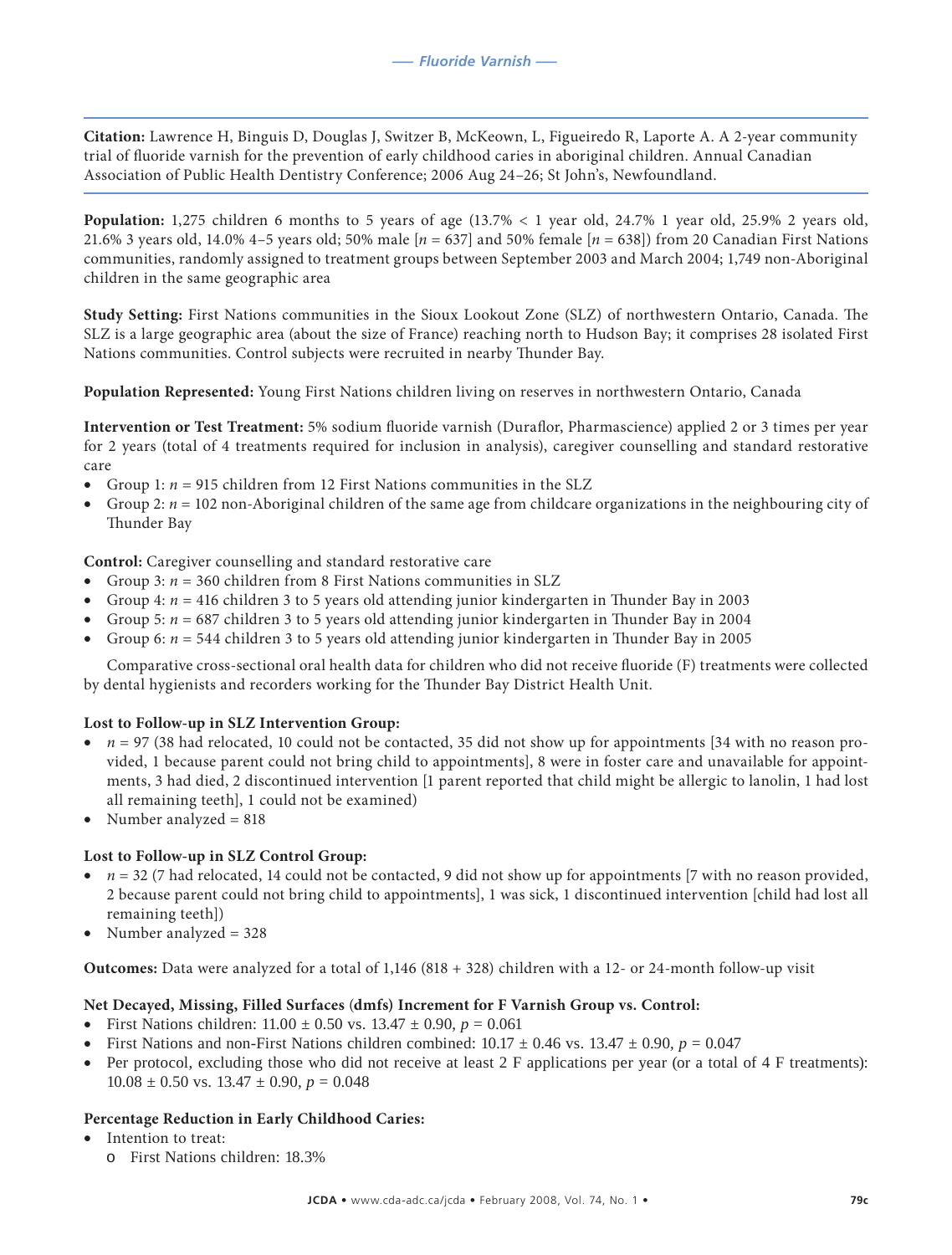- o First Nations and non-First Nations children combined: 24.5%
- Per protocol, First Nations and non-First Nations children combined, excluding the 119 (out of 920) children who did not receive at least 2 F applications per year (or a total of 4 F treatments): 25.2%

# **Multivariate Analysis:**

Controlled for baseline decayed and filled surface (dfs), age, caregiver's high school education and number of children in the home:

• Relative risk (RR) for caries incidence over 2 years: 1.96 times higher for control group than F varnish group (95%) confidence interval [CI] =  $1.08 - 3.56$ ,  $p = 0.027$ )

# **Poisson Regression:**

Controlled for age and previous caries experience:

RR for caries incidence over 2 years: about 1.4 times higher for control group than F varnish group (95% CI =  $1.01 - 1.94$ ,  $p = 0.049$ 

# **Need for Dental Treatment under General Anesthesia:**

Data from SLZ hospital:

- About 25% of all participants had general anesthesia for dental purposes during study period
- Rate of general anesthesia 25% lower in F varnish group than in control group
- Number needed to treat (NNT) with F varnish to prevent one child from undergoing treatment requiring general anesthesia: about 14

#### **Oral-Health-Related Quality-of-Life Score:**

- The prevalence of oral impacts reported "often or almost every day" in the year preceding the final assessments was significantly greater in the control group than in the F varnish group (38.9% vs. 20.6%,  $p < 0.001$ ).
- Parents or caregivers of children in the F varnish group were also more likely to rate their children's oral health as being "good" or "very good" than those whose children were in the control group.

**Authors' Conclusion:** F varnish applied 2 or 3 times per year (preferably 3) in First Nations preschool children with high caries risk was effective in preventing and reducing early childhood caries, thereby reducing the rates of dental care under general anesthesia and improving oral-health-related quality of life.

#### **Critical Appraisal:**

- No blinding
- 25% loss to follow-up after 24 months
- Several of the results presented are based on follow-up after just 1 year
- No evidence to support 3 applications of F varnish (as stated in the conclusion of the paper)

**Level of Evidence, Grade of Recommendation and Score on "Checklist to Assess Evidence of Efficacy of Therapy or Prevention":** Level I; grade A for application of F varnish in reduction of early childhood caries among high-risk First Nations children; score 14.5/16.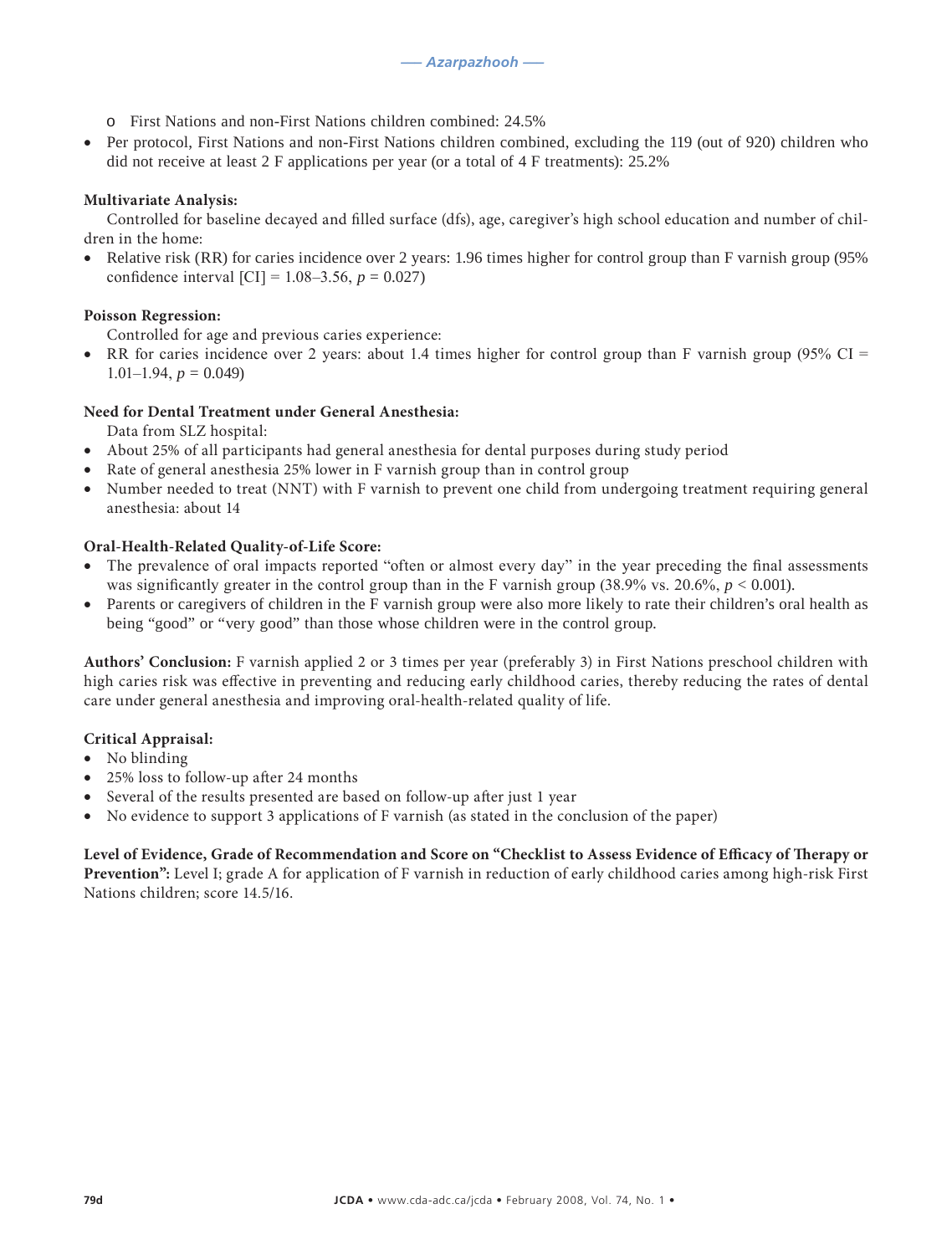**Citation:** Chu CH, Lo EC, Lin HC. Effectiveness of silver diamine fluoride and sodium fluoride varnish in arresting dentin caries in Chinese pre-school children. *J Dent Res* 2002; 81(11):767–70.

**Population:** 375 Chinese children with carious upper anterior teeth (mean age 4.0 years [standard deviation 0.8]; 56% boys) from 8 kindergartens

**Study Setting:** Guangzhou, southern China; fluoride (F) concentration in the drinking water < 0.2 ppm; greater usage of nonfluoridated toothpaste than fluoridated toothpaste (because of cost); no F supplements; professional application of topical F rare

**Population Represented:** Preschool Chinese children

#### **Intervention or Test Treatment:**

- Group 1:  $n = 76$ , removal of soft carious tissues and annual applications of 38% silver diamine fluoride solution (SDF; Saforide, Toyo Seiyaku Kasei Co. Ltd., Osaka, Japan) (F concentration 44,800 ppm)
- Group 2:  $n = 77$ , annual applications of SDF, but no removal of soft carious tissue
- Group 3:  $n = 76$ , removal of soft carious tissues and application of 5% sodium fluoride (NaF) varnish (Duraphat, Inpharma GmbH, Cologne, Germany) (F concentration 22,600 ppm) every 3 months
- Group 4:  $n = 73$ , application of NaF every 3 months, but no removal of soft carious tissue

**Control** (Group 5):  $n = 73$ , no treatment

#### **Outcomes:**

- $\bullet$  18% loss to follow-up at 30 months (20%, 19%, 18%, 16% and 15%, for groups 1 through 5, respectively)
- Statistically significant differences in mean number of arrested carious tooth surfaces among the 5 treatment groups (2.5, 2.8, 1.5, 1.5 and 1.3 for groups 1 through 5, respectively;  $p < 0.001$ )
- • Highest number of arrested caries in group receiving annual application of SDF, which had a higher proportion of arrested caries appearing black
- More new caries in control group than in groups that received SDF or NaF varnish
- No differences in increment of nonvital teeth among the 5 groups
- No difference in arrested dentin caries related to removal of carious tissues before application of F agents
- No adverse effects (e.g., discolouration or damage to the gingival tissues)

Analysis of covariance (ANCOVA), with adjustment for age, decayed, missing, filled surfaces (dmfs) scores, number of decayed tooth surfaces of the upper anterior teeth and number of nonvital teeth at baseline examination:

• Children with higher baseline caries experience in the upper anterior teeth, those who underwent application of SDF and those who brushed their teeth more often had significantly more arrested carious tooth surfaces at the 30-month examination

**Authors' Conclusion:** SDF was effective in arresting dentin caries in the primary anterior teeth of preschool children.

**Critical Appraisal:** No control over F exposure and care outside the study.

**Level of Evidence, Grade of Recommendation and Score on "Checklist to Assess Evidence of Efficacy of Therapy or Prevention":** Level I; grade A for application of NaF or SDF varnishes in hardening or arresting dentin caries; score 14/16.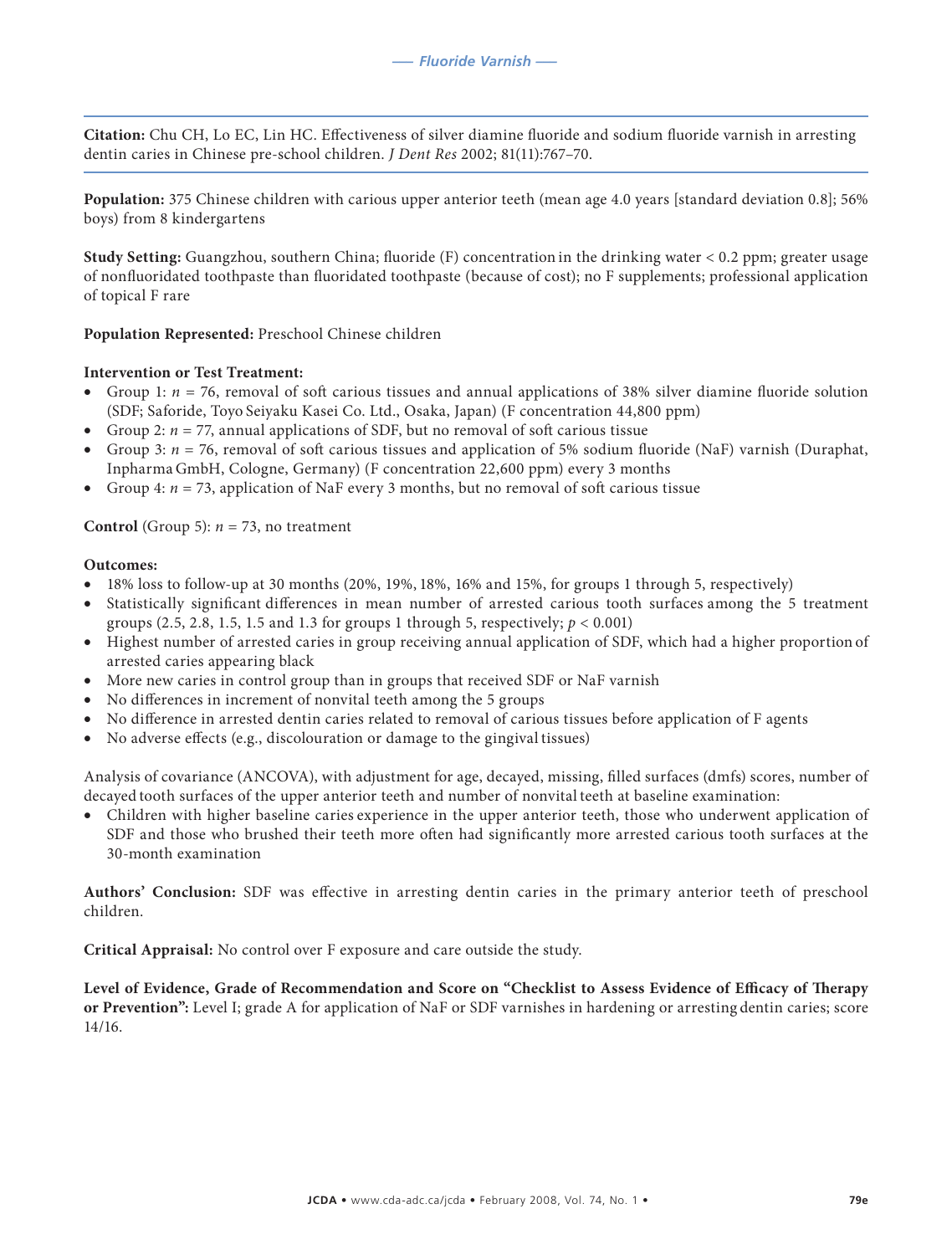**Citation:** Källestål C. The effect of five years' implementation of caries-preventive methods in Swedish high-risk adolescents. *Caries Res* 2005; 39(1):20–6.

**Population:** 903 children (12 years old at baseline; sex ratio not mentioned) from 26 public dental health clinics throughout Sweden, identified as being at high risk on the basis of having more than 1 decayed proximal surface, enamel or dentin caries, a filled proximal surface, or a missing tooth because of caries, or because of physical or mental disability or chronic disease, or on the basis of count of colony-forming units  $> 10^5$  (for lactobacilli in saliva), and examined annually from 1995 to 2000. All subjects received sealant for second molars with deep fissures.

**Study Setting:** 26 public dental health clinics throughout Sweden

**Population Represented:** 12-year-old children in Sweden

# **Intervention or Test Treatment:**

- • Group C: *n* = 228, semiannual applications of fluoride (F) varnish (Duraphat); each semiannual treatment consisted of 3 applications over a 1-week period
- Group D:  $n = 231$ , quarterly appointments at which participants were given individualized information on oral hygiene and diet, along with application of F varnish

# **Control**:

- Group A:  $n = 231$ , information on tooth-brushing techniques
- • Group B: *n* = 213, prescription for F lozenges (three 0.25-mg lozenges daily up to 16 years of age; 4 to 6 lozenges daily after 16 years of age)

# **Loss to Follow-up:**

18% after 5 years

# **Compliance:**

Group A: 31% Group B: 62% Group C: 76% Group D: 65%

# **Mean 5-Year Caries Increment:** No significant differences

# **Regression Analysis**:

Factors significantly associated with lower risk of caries increment:

- • At least one sealant
- F varnish (group C)

Factors significantly associated with higher risk of caries increment:

- Working-class homes
- Frequent consumption of sweets
- Not brushing the teeth twice a day (for all examinations during the whole study period)

**Author's Conclusion:** The preventive programs tested were equivalent in having low efficiency for adolescents with high caries risk.

**Critical Appraisal:** No power calculation

**Level of Evidence, Grade of Recommendation and Score on "Checklist to Assess Evidence of Efficacy of Therapy or Prevention":** Level I; grade E for the application of F varnish; score 13/16.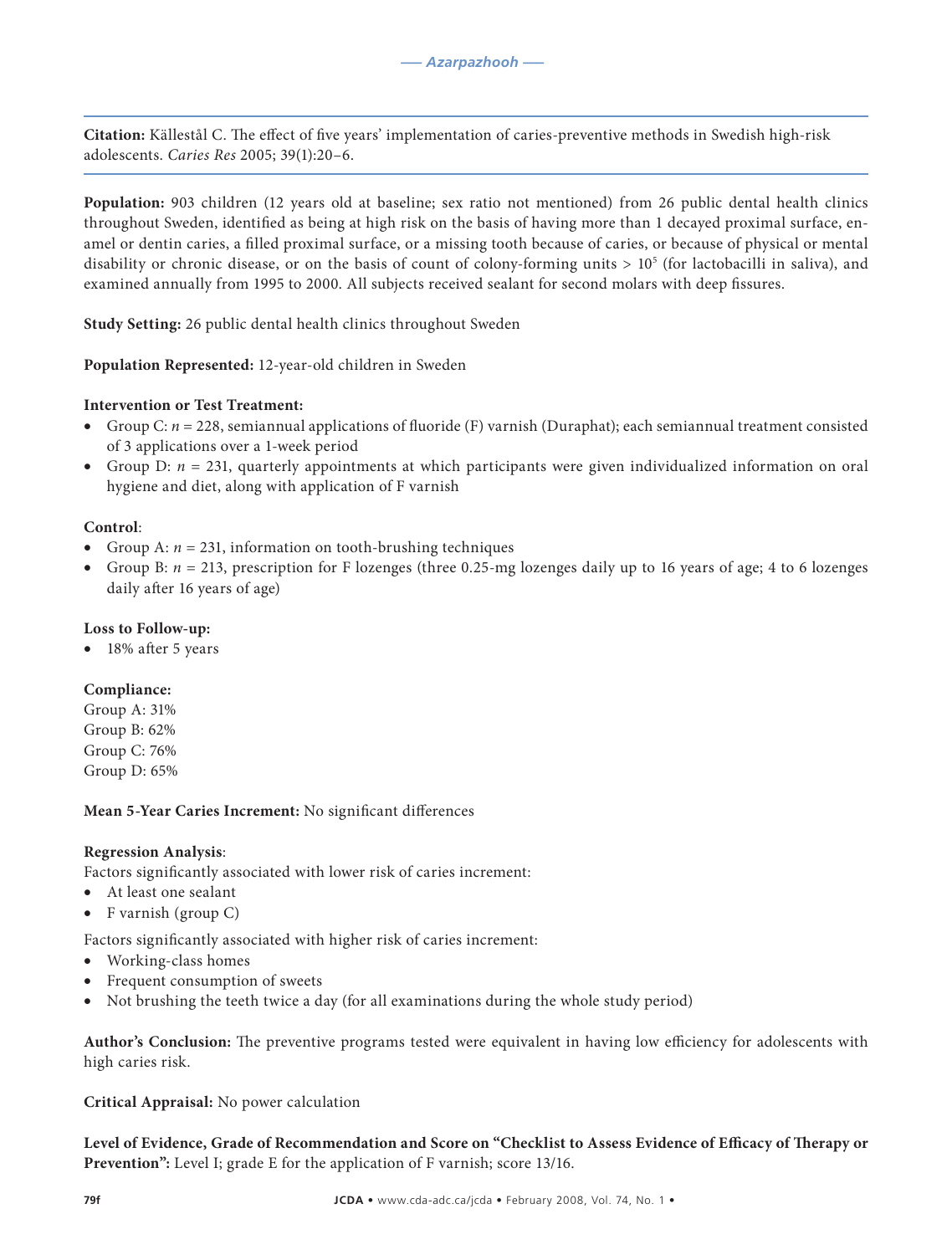**Citation:** Weintraub JA, Ramos-Gomez F, Jue B, Shain S, Hoover CI, Featherstone JD, and other. Fluoride varnish efficacy in preventing early childhood caries. *J Dent Res* 2006; 85(2):172–6.

**Population:** Initial sample of 376 caries-free children (mean age 1.8 years [standard deviation 0.6]; 53% girls) from low-income Chinese or Hispanic San Francisco families who were planning to reside in San Francisco for at least 2 years (final sample size = 280).

**Study Setting:** 2 public health centres in San Francisco (where optimal fluoridation of water supply at 1.0 ppm has been in place since 1952)

**Population Represented:** High-risk Chinese and Hispanic children living in the United States

# **Intervention or Test Treatment:**

- 4 fluoride (F) varnish applications:  $n = 87$ , parental counselling plus F varnish (5% sodium fluoride, Duraphat, Colgate Oral Pharmaceuticals, New York, N.Y.) twice yearly (at baseline and 6, 12 and 18 months)
- 2 F varnish applications:  $n = 93$ , parental counselling plus F varnish once yearly (at baseline and 12 months)

**Control:**  $n = 100$ , counselling only, no F varnish applications

# **Loss to Follow-up:**

- $n = 115$  (31%) at 12 months (261 remaining)
- $n = 59$  additional at 24 months (202 remaining)

# **Percentage of Caries-Free Children:**

• Dose–response effect was observed for reduction in the percentage of children with caries and increasing numbers of intended or actual active applications (both  $p < 0.001$ ).

# **Caries Incidence:**

Statistically significantly higher for "counselling only" vs. "counselling + F varnish once per year" (odds ratio [OR]  $= 2.20, 95\%$  confidence interval [CI] 1.19–4.08) and "counselling + F varnish twice per year" (OR = 3.77, 95% CI 1.88–7.58)

**Authors' Conclusion:** F varnish combined with caregiver counselling was efficacious in reducing the incidence of early childhood caries.

# **Critical Appraisal:**

- Loss to follow-up  $> 20\%$
- No data on similarities between the groups at baseline
- • Over one 10-month period during the study, some children unintentionally received placebo varnish instead of active product
- No control over care provided outside the study

**Level of Evidence, Grade of Recommendation and Score on "Checklist to Assess Evidence of Efficacy of Therapy or Prevention":** Level I; grade A for the application of F varnish + caregiver counselling in reducing incidence of early childhood caries; score 12/16.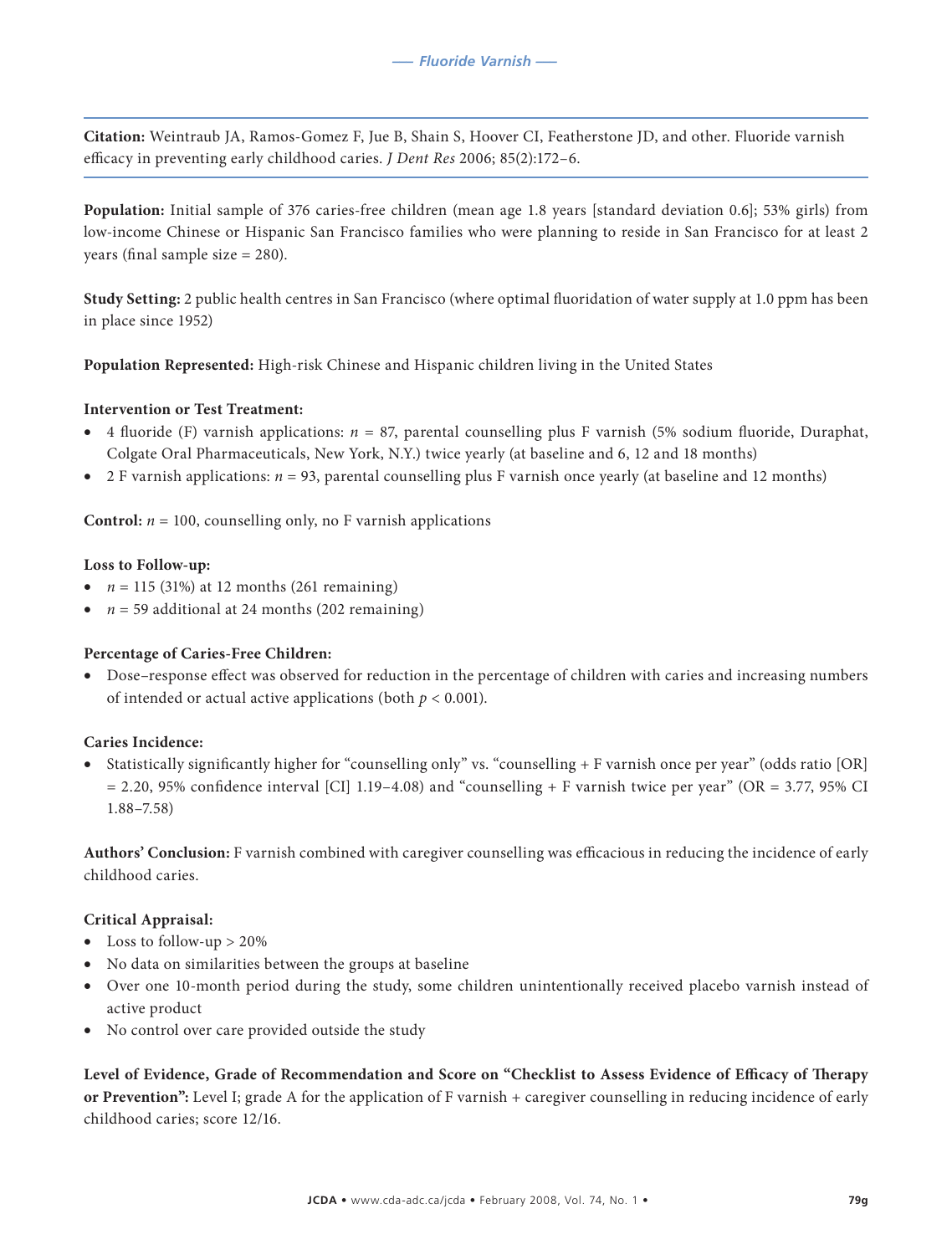**Citation:** Pienihäkkinen K, Jokela J. Clinical outcomes of risk-based caries prevention in preschool-aged children. *Community Dent Oral Epidemiol* 2002; 30(2):143–50.

**Population:** 2-year-old children (*n* = 299; about 51% boys in both groups) from 2 municipal health centres (comparable in terms of socioeconomic status, soil fluoride [F] level) in Vanha Korpilahti central Finland. These children were born in 1987 or 1988 and were followed for 3 years. The parents of all children received oral health education on the following topics: visible plaque and gingivitis, controlling for F exposure (F tablets or very small amount of F-containing toothpaste) and dietary counselling (sugar restriction and a recommendation to use xylitol).

**Study Setting:** Municipal health centres in Vanha Korpilahti and Saarijärvi, central Finland

**Population Represented:** 2-year-old children with relatively few caries subject to care through a health organization providing systematic dental care for young children. (In central Finland, prevention-oriented dental health care had been in place for more than 15 years before the study.)

# **Intervention or Test Treatment:**

Risk-based prevention groups (screening criteria were presence of *Streptococcus mutans* in plaque and incipient caries lesions):

- Intermediate-risk group (caries-free children who were positive for *S. mutans*,  $n = 59$ ): twice-yearly health education and twice-yearly application of F varnish (Duraphat, Woelm Pharma GmbH & Co., Eschwege, Germany)
- High-risk group (children with any caries,  $n = 31$ ): twice-yearly clinical examination and determination of presence of *S. mutans*, along with the following intensive preventive measures:
	- o if positive result on test for *S. mutans*, application of chlorhexidine varnish (EC40, Certichem, Nijmegen, Netherlands) and F varnish every 3 months
	- o if negative result on test for *S. mutans*, application of F varnish alone every 3 months

# **Control:**

- Low-risk group (caries-free children who were negative for *S. mutans*)  $n = 209$
- Routine prevention group: 226 children from Saarijärvi who received regular annual oral health care, i.e., preventive (health education or F varnish treatments) and restorative treatments as deemed necessary by the examining dentist

# **Loss to Follow-up (after 3 Years):**

- 13% in risk-based group
- 16% in routine prevention group

# **Caries and/or Fillings:**

Tooth decay, fillings and sealants were recorded at surface level. Degree 0: sound surface with no sign of demineralization; degree 1: incipient lesions in enamel (opaque or discoloured surface which was slightly rough or covered by dental plaque; degree 2: early dentinal lesions with no cavity present clinically; degree 3: defect on the surface that needs restoration

- No differences between the groups at diagnostic level of  $d1-3mfs > 0$  (level of incipient lesions, i.e., all carious lesions of enamel and dentin and fillings)
- • Significantly fewer caries and/or fillings in the risk-based group than in the routine prevention group:
	- $\circ$  For diagnostic level d23mfs  $> 0$  (level of dentinal lesions, i.e., all lesions reaching the dentin + fillings), relative risk (RR) = 1.7, 95% confidence interval [CI] = 1.2–2.4
	- $\circ$  For diagnostic level d3mfs > 0 (cavitated carious lesions + fillings), RR = 2.1, 95% CI = 1.3–3.2
- No sex-related differences in relation to caries

# **Treatment Effect:**

Number needed to treat (NNT) with intensive care for 3 years to avoid restorative treatment of dental caries by the age of 5 years in one subject:

• Overall NNT =  $8.3$  (95% CI 5.3–20.0)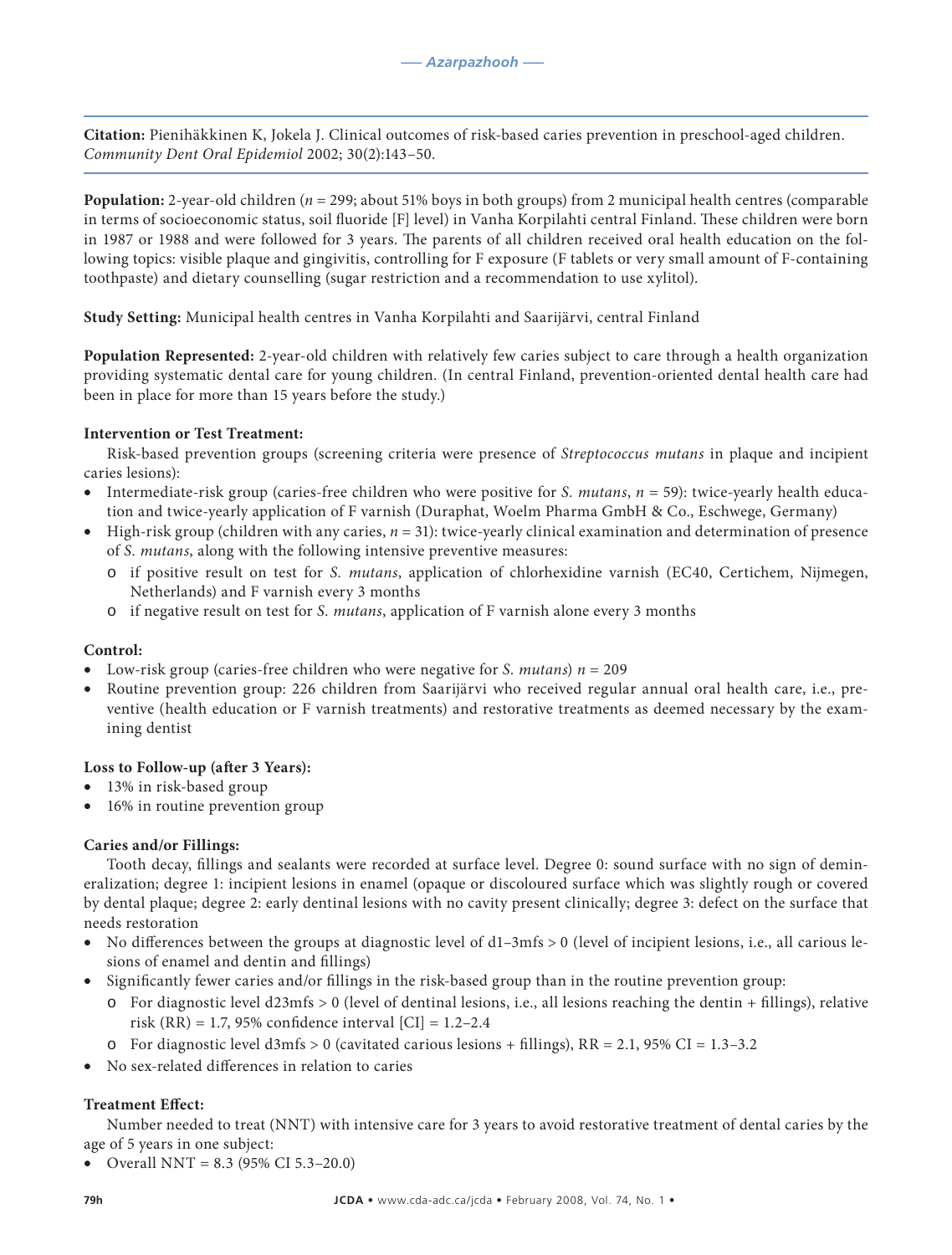- Intermediate-risk group NNT =  $4.9$  (95% CI 2.8–20.4)
- High-risk group  $NNT = 2.0$  (95% CI 1.4–3.8)

**Prevalence of Cavitated Caries and Fillings:** Strongest treatment effect in high-risk group (NNT = 2, 95% CI 1.4–3.8)

**Outcomes for** *S. mutans***:** Higher proportion of positive findings for *S. mutans* in the routine prevention group than in the risk-based prevention group ( $RR = 1.4$ , 95% CI 1.1-1.7)

**Screening Accuracy** (i.e., validation of screening tests for predicting the presence of cavitated carious lesions or fillings [d3mfs > 0] by the age of 5 years according to 2 cut-off points within the routine prevention group  $[n = 226]$ :

- • Low risk/intermediate risk + high-risk, whereby the low-risk group was considered "negative" and the intermediateand high-risk groups combined were considered "positive" (proportion of positive = 35%):
	- $\circ$  Sensitivity (proportion of diseased subjects correctly identified) = 72%
	- o Specificity (proportion of healthy subjects correctly identified) = 77%
	- o Predictive value of a positive test (proportion of diseased subjects among positive test results) = 49%
	- $\circ$  Predictive value of a negative test (proportion of healthy subjects among negative test results) = 90%
	- o Accuracy (proportion of correct predictions) = 76%
- Low risk + intermediate risk/high risk, whereby the low- and intermediate-risk groups combined were considered "negative" and the high-risk group was considered "positive" (proportion of positive = 9%):
	- o Sensitivity = 32%
	- o Specificity = 98%
	- o Predictive value of a positive test = 85%
	- o Predictive value of a negative test =  $83\%$
	- $O$  Accuracy = 83%

**Authors' Conclusion:** In young children, risk-based management of caries seems practical, and prevention of caries can be targeted efficiently to individuals at risk.

#### **Critical Appraisal:**

- At baseline and during final examination, each child was examined by 1 of 5 calibrated dentists; calibrated dentists were blinded to the results of earlier examinations and information about *S. mutans*
- Dental assistants who had received special training in observing incipient caries lesions and in preventive care provided the care in the risk-based prevention group
- Recommending even a very small amount of F toothpaste for children in this age range is not a good strategy
- Study design was not ideal to evaluate efficacy of treatment
- No power calculation
- Good use of logistic regression
- No randomization

**Level of Evidence, Grade of Recommendation and Score on "Checklist to Assess Evidence of Efficacy of Therapy or Prevention":** Level II-2; grade A for the use of extensive F varnish/chlorhexidine varnish for preventing caries for high risk children; score 13/16.